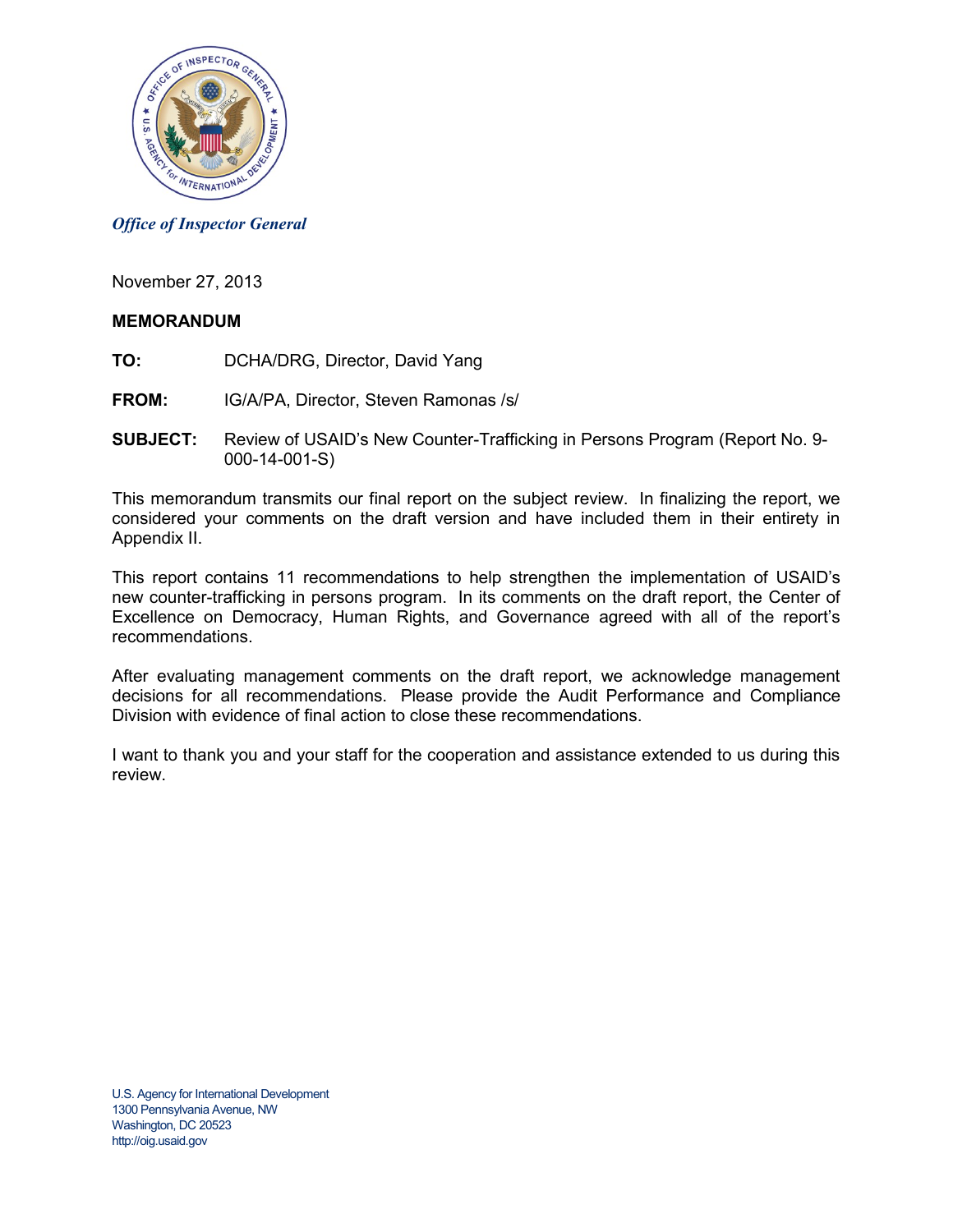## SUMMARY

In 2000, Congress enacted the Trafficking Victims Protection Act (Public Law No. 106-386) to combat trafficking in persons. The act and its reauthorizations have promoted prevention, protection, and prosecution and included specific requirements for U.S. Government departments and agencies to address trafficking in persons.<sup>1</sup>

According to Agency staff, for fiscal years 2001 through 2011, USAID programmed more than \$180 million in 68 countries and regional missions for countering trafficking in persons. The Center of Excellence on Democracy, Human Rights, and Governance (the center), part of USAID's Bureau for Democracy, Conflict, and Humanitarian Assistance (DCHA), is responsible for leading the implementation of the Agency's counter-trafficking in persons (C-TIP) program, in collaboration with missions and Agency operating units that have or plan to program funds for C-TIP activities.

In February 2011, USAID launched a C-TIP code of conduct.<sup>2</sup> The code prohibits employees from engaging in actions that foster trafficking in persons (TIP) and requires USAID personnel to report suspected human trafficking cases. The code also requires that each mission designate a C-TIP coordinator to disseminate TIP-related information and respond to TIP-related inquiries. The Agency later issued implementing guidance<sup>3</sup> and an Agency-wide standard operating procedure for the code of conduct.<sup>4</sup>

In February 2012, USAID issued a C-TIP policy incorporating the principles established in the Trafficking Victims Protection Act and building on the C-TIP code of conduct. The C-TIP policy contains seven guiding principles that are guided by five programming objectives:

- 1. Employ USAID's comparative advantage
- 2. Measure impact and bring to scale
- 3. Apply selectivity and focus
- 4. Develop regional approaches
- 5. Promote partnerships

 $\overline{a}$ 

- 6. Invest in innovation and technology
- 7. Promote high ethical standards

The five programming objectives are:

- 1. Efforts to combat trafficking integrated into relevant Agency initiatives and programs
- 2. Improved codification and application of learning in efforts to combat trafficking
- 3. Enhanced institutional accountability to combat TIP as a result of training and coordination

<sup>&</sup>lt;sup>1</sup> Trafficking Victims Protection Act 2003 (Public Law No. 108-193) and 2005 (Public Law No. 109-164) and the William Wilberforce Trafficking Victims Protection Reauthorization Act of 2008 (Public Law No. 110-457).

<sup>2</sup> Agency Notices, *USAID Counter Trafficking in Persons Code of Conduct*, January 31, 2011.

<sup>3</sup> *Guidance on the Implementation of the Counter Trafficking in Persons (C-TIP) Code of Conduct, A Mandatory Reference for ADS [Automated Directives System] Chapters 201, 203, 302, and 303*, July 15,  $^{2011.}$ 

<sup>4</sup> *Counter-Trafficking in Persons and Contractor/Recipient Compliance: Agency-Wide Standard Operating Procedure*, June 2012.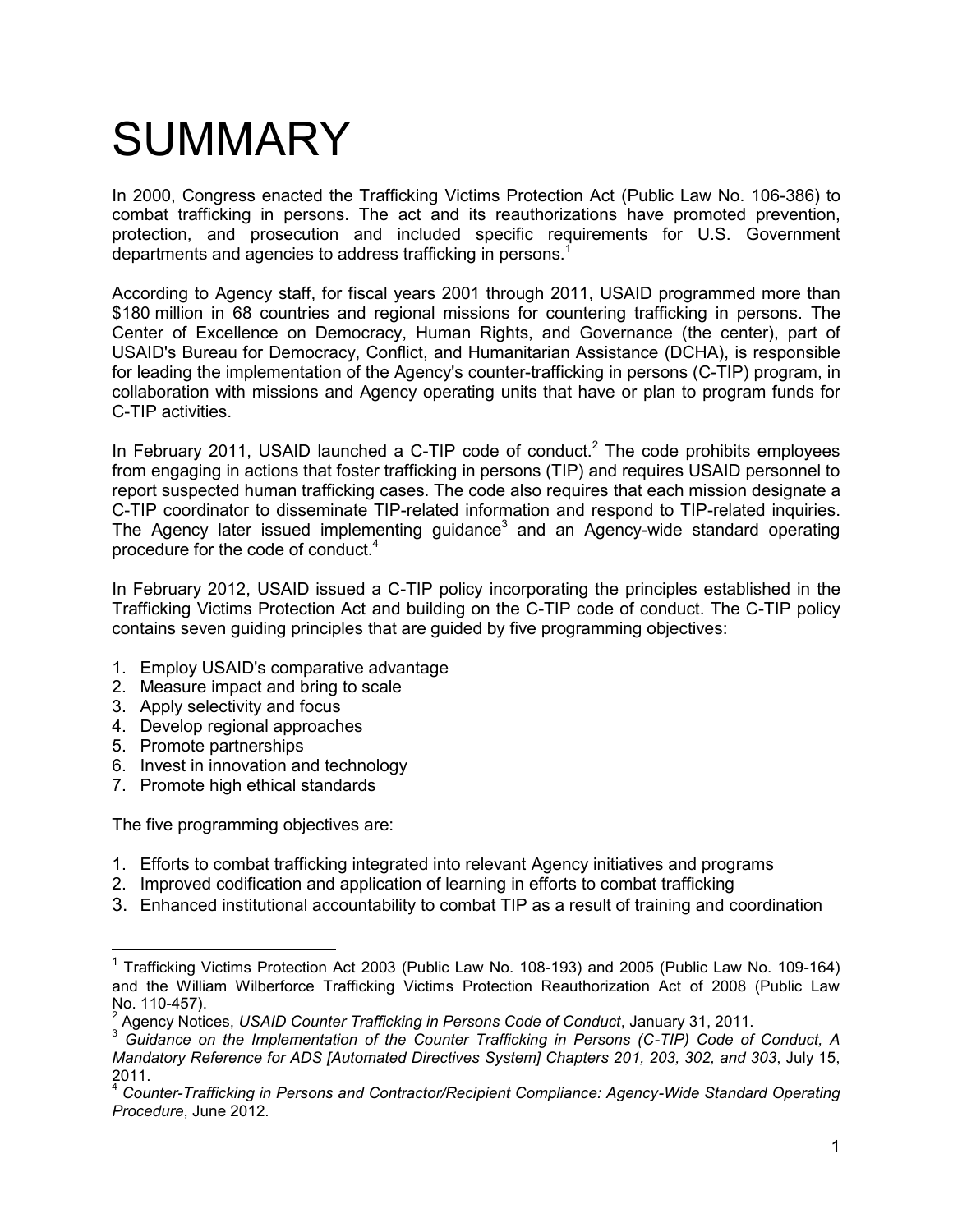- 4. Augmented C-TIP investments in critical trafficking challenge countries
- 5. Increased investments in TIP prevention and protection in conflict and crisis-affected areas

The timeline below illustrates some of the C-TIP activities.

| <b>Date</b>           | <b>C-TIP Activity</b>                                                                           |
|-----------------------|-------------------------------------------------------------------------------------------------|
| February 2011         | Code of conduct issued                                                                          |
| <b>July 2011</b>      | Code of conduct implementing guidance issued                                                    |
| February 2012         | Policy launched                                                                                 |
| <b>June 2012</b>      | Standard operating procedure for contractor/recipient compliance<br>with code of conduct issued |
| March 2013            | Campus Challenge technology winners announced                                                   |
| April 2013            | Field guide issued                                                                              |
| June 2013             | Policy training pilot given at the center annual workshop                                       |
| August 2013           | Campus Challenge research grants awarded                                                        |
| August 2013           | <b>Annual Review issued</b>                                                                     |
| September 2013        | Cohost donor dialogue outside the United Nations General<br>Assembly                            |
| October 2013          | Implement online training on the code of conduct                                                |
| October-December 2013 | Hold policy training at two regional missions                                                   |

#### **Timeline of USAID C-TIP Activities**

As of September 2013, the center's C-TIP team consisted of two staff and a Fellow who joined the team in May 2013. Mission C-TIP coordinators, regional bureau<sup>5</sup> C-TIP advisers, and functional bureau C-TIP contacts help the center carry out USAID's C-TIP activities. As required by the C-TIP policy, DCHA established a steering committee to coordinate C-TIP programming and oversee policy implementation.

The USAID Office of Inspector General (OIG) conducted this review to determine if the Agency's new C-TIP policy provides an appropriate framework to effectively counter TIP.

We found that the policy's framework encompasses the spirit of the Quadrennial Diplomacy and Development Review<sup>6</sup> and aligns with the operational principles established in USAID's Policy Framework for 2011-2015. The USAID Policy Framework and C-TIP policy contain some similar principles, such as applying selectivity and focus and promoting innovation and the use of technology. Likewise, the C-TIP policy maps to USAID Forward, the Agency's reform agenda.

USAID's C-TIP policy is intentionally broad so that its implementation can accommodate the changing needs of missions and the unique challenges they face. The policy allows Washington and the missions to tailor C-TIP activities to their specific circumstances.

Additionally, those who drafted the policy drew on results from 10 years of data and Agency experience working to counter TIP. The policy mentions the Agency's finding that it had not invested enough in impact evaluations, surveys, data collection, and other methodologies, addressing the finding through the application-of-learning programming objective. Through

 $\overline{a}$ 

<sup>&</sup>lt;sup>5</sup> USAID/Washington regional bureaus are also called geographic bureaus.

<sup>6</sup> Department of State and USAID, *Leading Through Civilian Power: The First Quadrennial Diplomacy and Development Review*, 2010.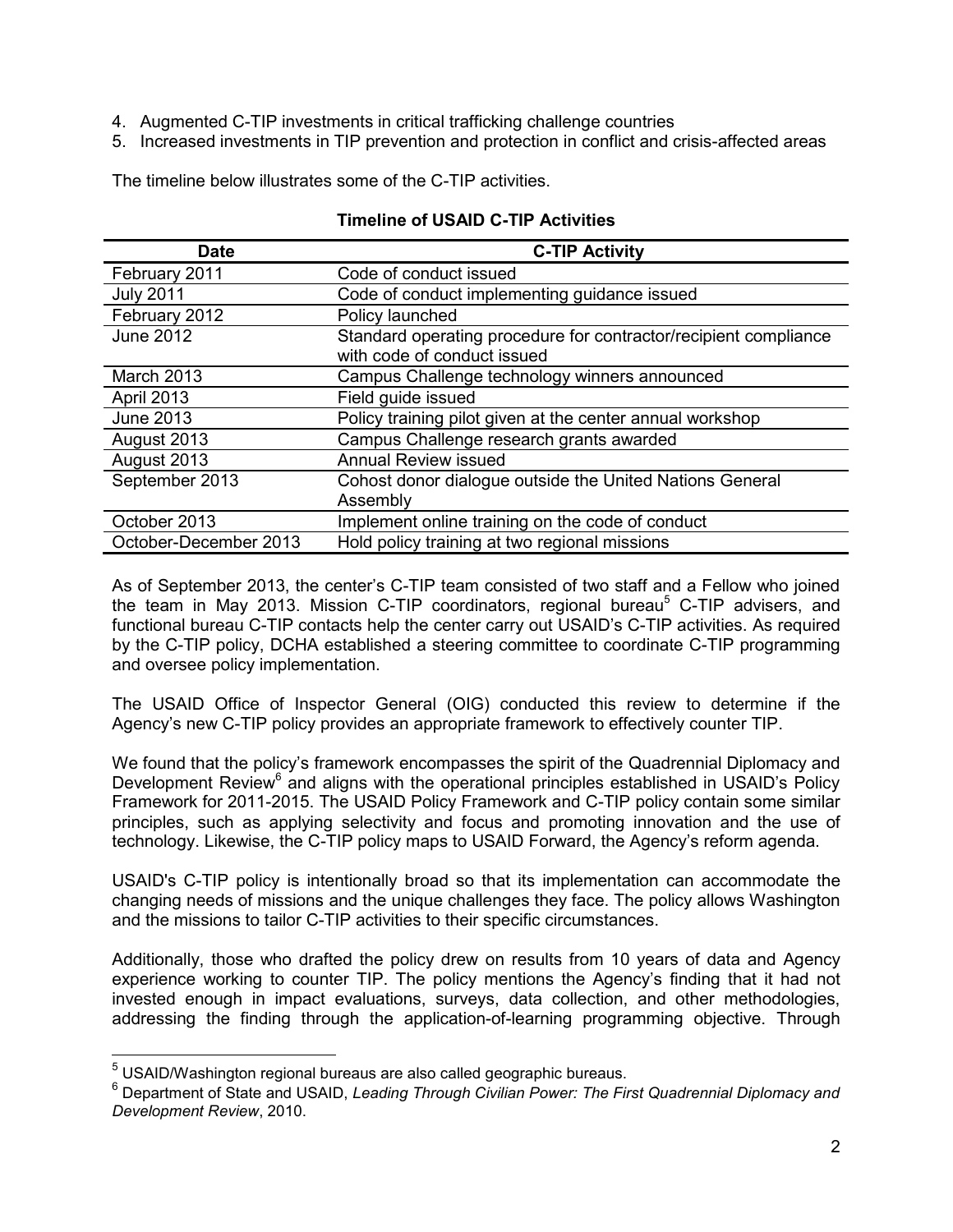internal and external meetings, the drafters obtained comments and suggestions from Agency officials and staff and from other donors. As a result, the policy reflects varied perspectives. The policy also contains concepts and practices used by others working to combat trafficking.

While USAID's C-TIP policy aligns with the Agency's broader strategic plans and objectives, builds in flexibility, and reflects the experience of those inside and outside the Agency, and although the center completed work and has important activities under way, USAID faces challenges in implementing it. From research and interviews with officials in Washington and at 16 missions, we identified the following:

- Coordinators' roles and responsibilities were unclear (page [5\)](#page-5-0). All of the coordinators we spoke to said they had not received information from their mission directors or from the center on their specific duties.
- Coordinators said they did not receive training to implement the policy (page [6\)](#page-6-0). None of the mission coordinators we spoke to had received training on how to implement aspects of the policy other than the code of conduct.
- The center lacked data to monitor policy implementation (page [9\)](#page-9-0). Information was lacking on program integration, regional approaches, and coordination with the State Department.
- The center did not establish a process for selecting and funding focus countries (page [11\)](#page-11-0). Consequently, not all selected countries met established criteria.
- The policy implementation plan did not establish priorities (page [12\)](#page-12-0). Not prioritizing and not factoring in time and effort requirements delayed implementation of some critical policy activities.
- The center did not share best practices and resources adequately (page [13\)](#page-13-0). Mission staff were unaware of resources that could benefit them.

To address these issues and strengthen implementation of the C-TIP program, we recommend that the center:

- 1. In coordination with regional bureau C-TIP advisers and missions, define coordinators' specific responsibilities, and communicate them in writing to all mission directors and coordinators (page [6\)](#page-6-1).
- 2. Provide written instructions to coordinators on how to carry out the requirements in the implementing guidance for the code of conduct (page [6\)](#page-6-2).
- 3. Determine mission coordinators' training needs, and implement a training plan that addresses them (page [8\)](#page-8-0).
- 4. In close collaboration with bureau C-TIP advisers and contacts, provide to mission coordinators, technical officers, and other staff available tools on integrating programs and conducting impact evaluations, and document having done so (page [8\)](#page-8-1).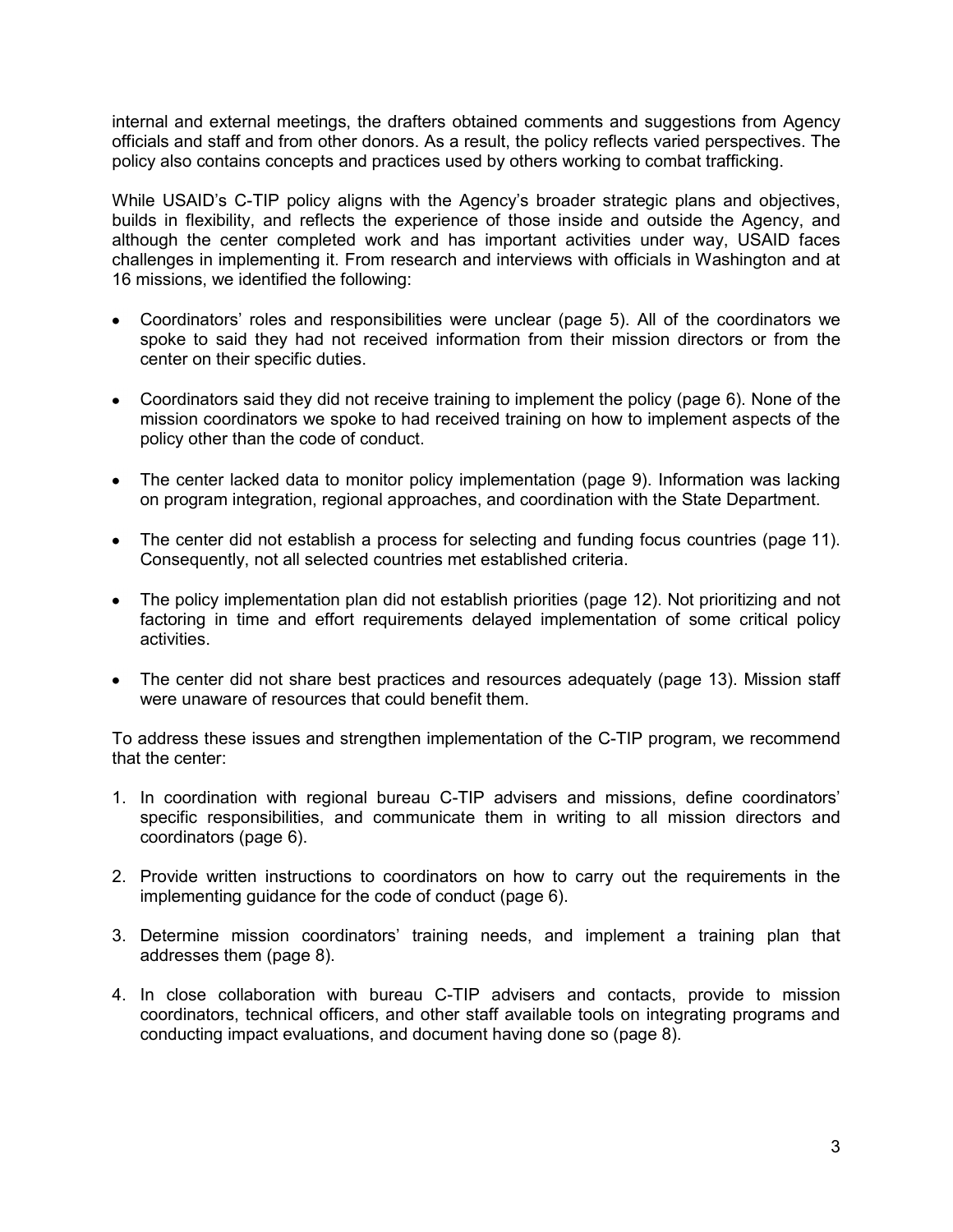- 5. In close collaboration with bureau C-TIP advisers and contacts and gender advisers, determine the viability of using alternative methods to implement the policy, and document the results (page [9\)](#page-9-1).
- 6. Determine the benefits of conducting briefings for mission directors and program staff to obtain their support, increase their awareness, and emphasize critical aspects of the policy, and document the results (page [9\)](#page-9-2).
- 7. Determine its information needs, and in close collaboration with Policy, Planning, and Learning, ask the Streamlining Governance Committee about the applicability of the limit on data calls, and document the results (page [10\)](#page-10-0).
- 8. If the Streamlining Governance Committee does not allow data calls, in close collaboration with Policy, Planning, and Learning, devise alternative methods for obtaining the information it needs from missions to monitor implementation of the policy. This includes soliciting input from the Streamlining Governance Committee on whether regional bureau C-TIP advisers and mission coordinators can provide data, and documenting the results (page [10\)](#page-10-1).
- 9. Implement a documented process for identifying, funding, and periodically reassessing critical trafficking in persons challenge countries and conflict and crisis-affected countries (page [12\)](#page-12-1).
- 10. Establish and formalize its priorities and time frames for implementing the C-TIP policy, while considering missions' future activities and needs (page [13\)](#page-13-1).
- 11. Implement a mechanism to share information, tools, and best practices with all missions (page [14\)](#page-14-0).

Detailed findings follow. The review's scope and methodology are described in Appendix I. Management comments appear in their entirety in Appendix II, and our evaluation of them is on page [15.](#page-15-0)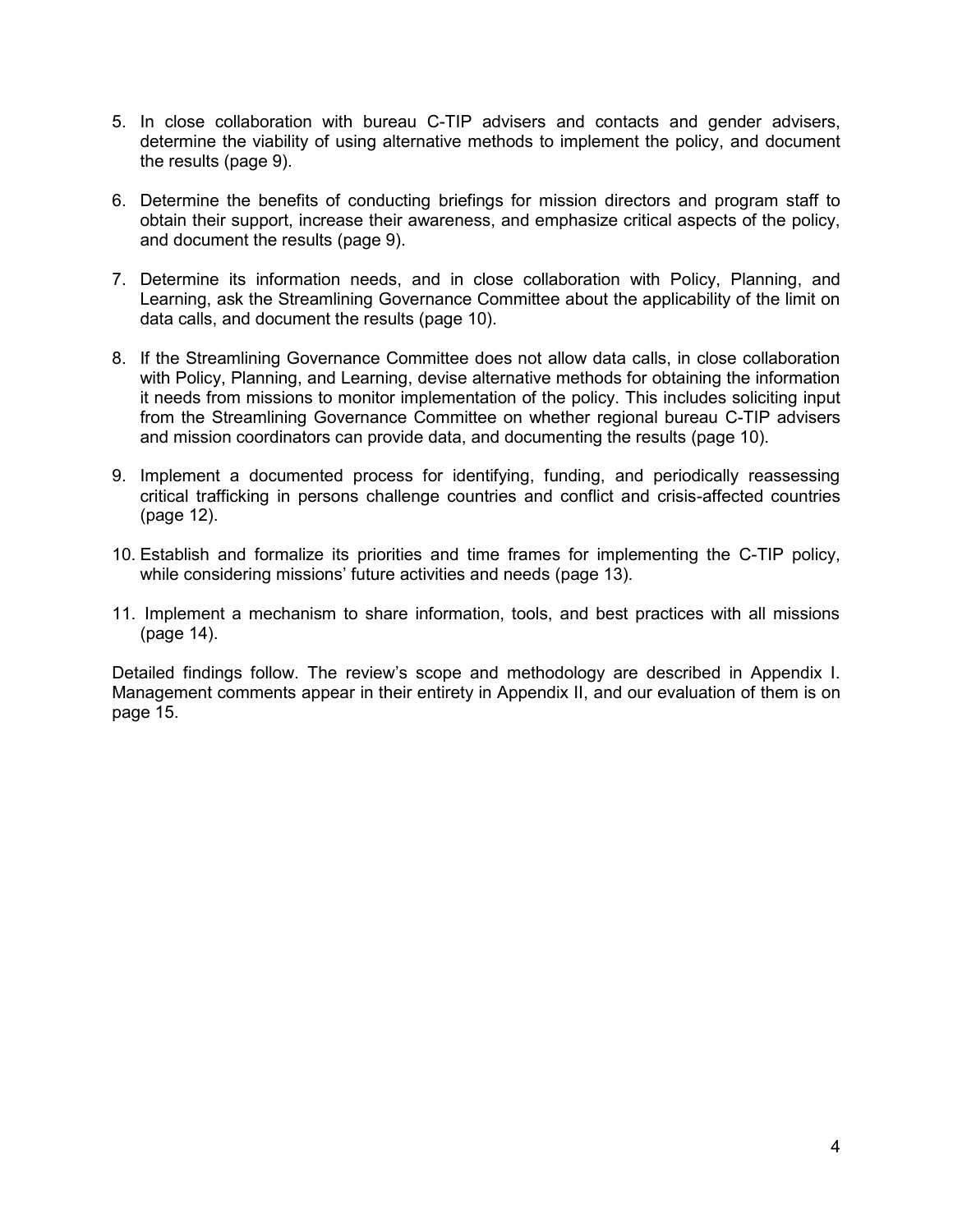## REVIEW RESULTS

## <span id="page-5-0"></span>**Coordinators' Roles and Responsibilities Were Unclear**

According to the Government Accountability Office's *Standards for Internal Control in the Federal Government* and USAID's Automated Directives System (ADS Chapter 596, "Management's Responsibility for Internal Control"), managers should identify and define the tasks required to accomplish particular jobs and fill various positions. The C-TIP code of conduct requires all missions to have a C-TIP coordinator to serve as the primary point of contact on human trafficking issues. The code's implementing guidance states that, at a minimum, coordinators are responsible for disseminating TIP information and responding to TIP inquiries. The implementing guidance also suggests additional responsibilities that coordinators may be involved in, such as training mission staff, developing a mission TIP strategy, and helping technical officers integrate C-TIP activities into programs. Despite this, guidance on coordinators' roles and responsibilities was inadequate.

Mission C-TIP coordinators<sup>7</sup> were performing a variety of activities. For example, coordinators told us they acted as the mission point of contact for C-TIP, responded to inquiries, provided training to mission staff, developed mission C-TIP strategy, managed the mission's C-TIP program, integrated C-TIP into mission programming, shared C-TIP information with implementing partners, coordinated with the State Department, and communicated with other donors. The number of activities varied among coordinators. One coordinator's C-TIP work was limited to coordinating with the State Department, while another coordinator presented on C-TIP at conferences, worked with contracting officers, participated in working groups with other donors, and helped project managers integrate C-TIP.

When we asked the coordinators if they had received information from their mission directors or from the center on their specific duties, all of them said no. Moreover, an OIG audit $^8$  at one mission found that the C-TIP coordinator was uncertain whether she should share the field guide (issued in April 2013 and containing information on the policy, integrating C-TIP in programming, and conducting evaluations) with the mission's implementing partners. Further, at least nine missions selected staff to be coordinators in response to, or around the time of, our request for interviews. Of these newly designated coordinators, not all were aware of the policy or the code of conduct, and none had received information on their responsibilities.

Center staff recognized the need for better guidance on the role of the C-TIP coordinators. Although they had discussed this issue, the center had not issued guidance on mission coordinators' work activities. Center officials also had not decided whether all missions should have coordinators and were considering modifying the requirement in the implementing guidance for the code of conduct to allow greater flexibility. Further, center staff told us that while they are responsible for leading the implementation of the policy, they do not have the

 $<sup>7</sup>$  These individuals are also sometimes referred to as C-TIP contacts and C-TIP champions. In this report,</sup> we refer to them as C-TIP coordinators.

<sup>8</sup> *Audit of USAID/Guatemala's Multi-Sector Alliances Program*, Report No. 1-520-14-002-P, November 26, 2013.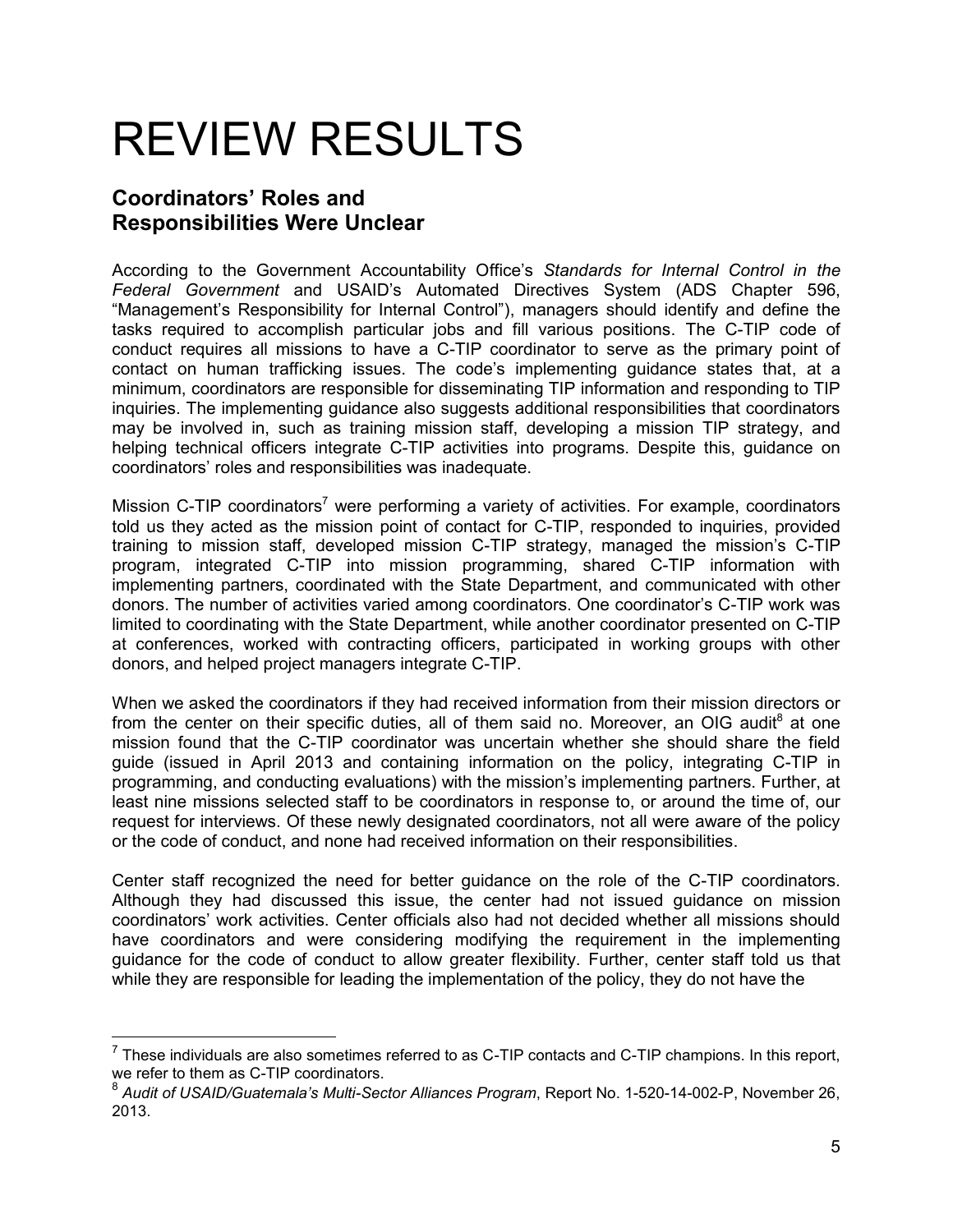authority to direct mission coordinators to perform specific tasks or to enforce the missions' implementation of the policy.

Since the center has not provided guidance or direction to the missions on the roles and responsibilities of mission C-TIP coordinators, coordinators must determine their own duties. The center is missing opportunities to use coordinators as a tool to help implement the C-TIP policy.

<span id="page-6-1"></span>*Recommendation 1. We recommend that the Center of Excellence on Democracy, Human Rights, and Governance, in coordination with regional bureau counter-trafficking in persons advisers and missions, define coordinators' specific responsibilities, and communicate them in writing to all mission directors and coordinators.* 

<span id="page-6-2"></span>*Recommendation 2. We recommend that the Center of Excellence on Democracy, Human Rights, and Governance provide written instructions to coordinators on how to carry out the requirements in the implementing guidance for the code of conduct.*

### <span id="page-6-0"></span>**Coordinators Said They Did Not Receive Training to Implement the Policy**

According to *Standards for Internal Control in the Federal Government* and ADS Chapter 596, managers should provide their employees orientation, training, and tools to perform their duties and responsibilities, improve their performance, enhance their capabilities, and meet the demands of changing organizational needs. The code of conduct's implementing guidance delegates responsibility for training Agency staff on the code's requirements to the Office of General Counsel and to regional legal advisors, who were instructed to cover human trafficking in annual ethics training.

The center has conducted training on the C-TIP code of conduct during orientations for new Civil Service and Foreign Service employees. The center also plans to develop an online course that would cover the C-TIP code of conduct, and according to the center staff, would replace the in-person new employee orientations.

Training has primarily focused on the code of conduct, but in June 2013 at its annual workshop, the center conducted a pilot training course on other aspects of C-TIP policy implementation. The course, offered to center personnel, as well as mission staff, covered topics such as building partnerships, integrating programs, and using effective monitoring and evaluation techniques. It provided information on key concepts, major forms of trafficking, causes of trafficking, and strategies for combating TIP. Representatives from the Departments of State, Labor, and Justice also presented on their agencies' activities. Center officials said they planned to administer this training course to mission staff in two regions by the end of 2013.

Noncenter staff have included C-TIP in their presentations on gender and ethics. For example, the presentation by one bureau official on gender included a slide on the C-TIP policy's seven guiding principles and a slide on the code of conduct. One regional bureau C-TIP adviser gave a gender presentation that incorporated C-TIP throughout. And 11 mission coordinators told us that during the annual ethics training their regional legal advisors provided information on the C-TIP code of conduct.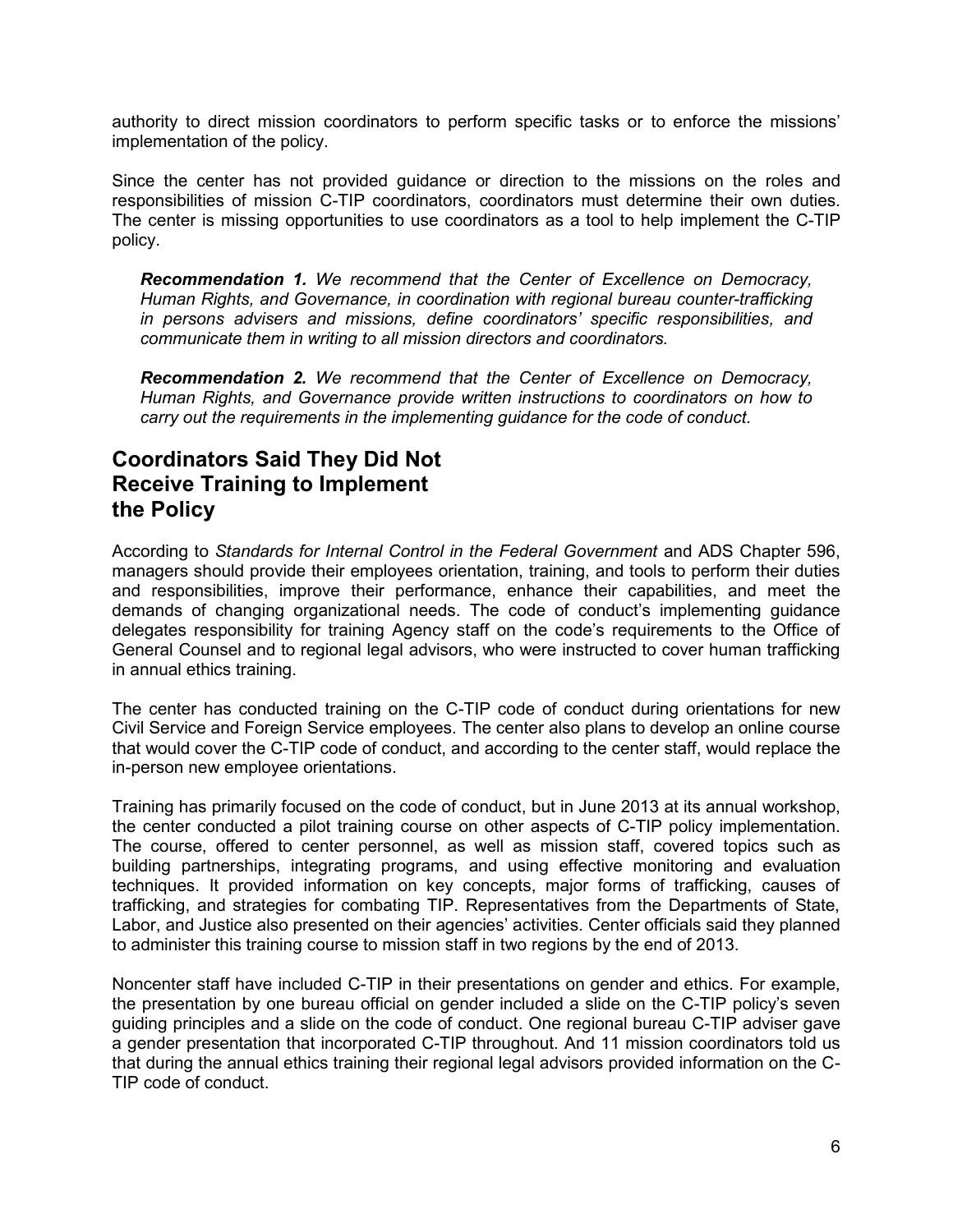However, none of the 16 mission coordinators we spoke to had received training on how to implement aspects of the policy other than the code of conduct. Further, coordinators said they wanted training in other areas:

- *Coordinator responsibilities*. While conducting a previous audit, OIG found that the C-TIP coordinator had not received training on how to do her work. When we followed up with the coordinator approximately a year later for this review, she said she still had not received training on her responsibilities although the center knew about the situation. Other coordinators told us they, too, needed training on how to perform their role.
- *Training of implementing partners.* Coordinators provided various responses as to who was responsible for training implementing partners on the code of conduct. Five mission coordinators said they were not responsible for training implementing partners, and three coordinators said they were partially responsible. Center and other USAID staff said they believed missions were responsible for training implementing partners, although the specific mission staff responsible varied. Additionally, five coordinators said that if they were responsible for training mission staff and implementing partners on C-TIP, they would like train-the-trainers instruction. In the previously mentioned OIG audit, implementing partners did not receive copies of the field guide from the mission coordinator when the field guide was issued. However, in response to the audit, the mission issued the field guide, along with the C-TIP policy and code of conduct implementing guidance, to all of its implementing partners. Another OIG audit found that implementing partners working with commercial sex workers were not trained to assist victims of trafficking they encountered in their work.<sup>9</sup>
- *Program integration*. Whereas nine mission coordinators said they had no experience, three said they were knowledgeable about program integration and either had already integrated C-TIP into programs or felt comfortable with the prospect. The C-TIP field guide provides guidance on integrating C-TIP into missions' Country Development Cooperation Strategies and programming cycles. It also gives examples of integrating C-TIP activities, with programs such as food security, economic growth, education, health, democracy and governance, and environment. However, seven coordinators were not aware the field guide existed, and eight said they would like additional training on how to integrate C-TIP into their program portfolios.
- *Program evaluation*. Five coordinators said they would like additional training on how to conduct evaluations of their C-TIP programs. The C-TIP field guide provides some information, guidance, and resources on evaluations. However, as previously mentioned, not all coordinators knew of the field guide. Most coordinators we contacted that had C-TIP programming at their mission, either stand-alone or integrated, had not conducted C-TIP impact evaluations. A provision in the C-TIP policy is that the center will support missions by funding and providing technical assistance to improve monitoring and evaluation. Some mission coordinators indicated they would like center assistance and funding in this area. Center staff said that C-TIP impact evaluations were time-consuming, costly, and challenging to design and that center staff were beginning an evaluation in 2014.

Mission coordinators told us they would also like training in identifying victims, training program officers on implementing the policy, familiarizing people with the policy, and implementing and applying the field guide.

 9 *Audit of USAID/Barbados' Eastern Caribbean Community Action Project*, Report No. 1-534-12-006-P, August 17, 2012.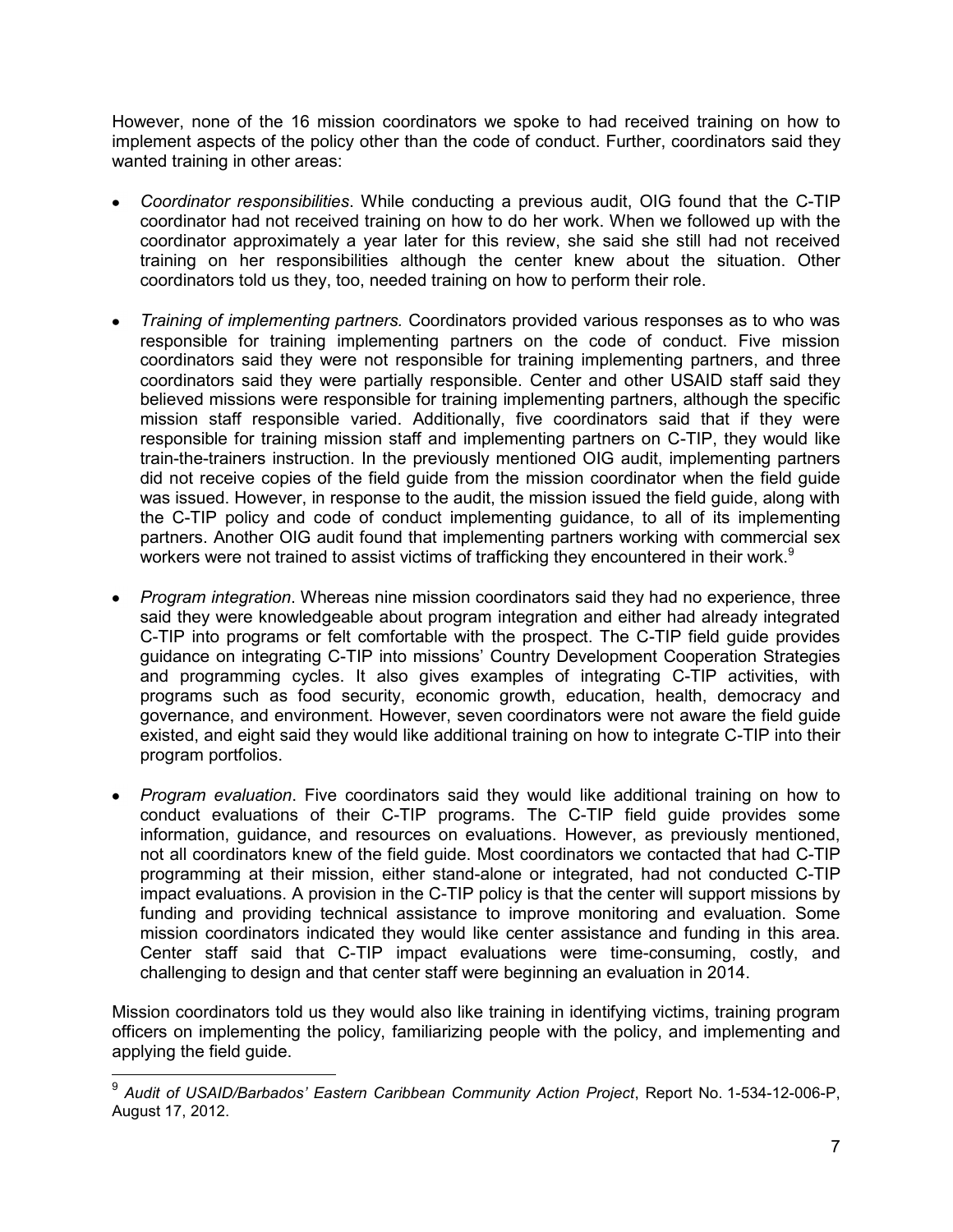Mission coordinators and regional bureau C-TIP advisers made other helpful suggestions. For example, they felt that the center should offer:

- Not one-time but annual training, given turnover of mission staff
- Web-based, video teleconference, or teleconference training, including a Webinar of the center's C-TIP training; interactive video teleconference or teleconference; and on-demand, Web-based training
- C-TIP training integrated into gender and ethics trainings
- Targeted trainings for the missions most affected by TIP
- Help with research for impact evaluations

Further, coordinators said management and technical officer support for integration would be helpful. They suggested that the center could promote integrated programs by presenting at briefings for program officers and mission directors. Some coordinators said that doing so might heighten the importance of the policy and result in increased mission directors' support for C-TIP programming. Regional bureau C-TIP advisers could also be a resource to the center by giving missions suggestions on how to integrate programs. One mission coordinator told us that the regional bureau gender adviser, who also happens to be the regional bureau C-TIP adviser, assisted the mission with integrating gender issues into the mission's portfolio of work.

Center staff recognized the need for training and, as previously mentioned, presented a pilot training course on C-TIP at the annual center workshop. Additionally, center staff said they also helped one mission integrate C-TIP into its portfolio of work. Center staff told us that after the policy launched, they were unable to spend as much time as they wanted to developing and delivering training and other materials because the center's Campus Challenge, a contest for students and research competition for scholars to increase TIP awareness, took priority.

Successful and effective implementation of the policy depends in part on missions' actions. Training mission coordinators and staff would help combat TIP by increasing the number of coordinators prepared to identify and assist trafficking victims, integrating C-TIP activities into mission programs, and making it possible to determine the effectiveness of Agency efforts through evaluations. Lack of training and instruction hinders those efforts, as well as missions' abilities to use implementing partners to identify and assist victims of trafficking.

<span id="page-8-0"></span>*Recommendation 3. We recommend that the Center of Excellence on Democracy, Human Rights, and Governance determine mission coordinators' training needs and implement a training plan that addresses them.*

<span id="page-8-1"></span>*Recommendation 4. We recommend that the Center of Excellence on Democracy, Human Rights, and Governance, in close collaboration with bureau counter-trafficking in persons advisers and contacts, provide to mission coordinators, technical officers, and other staff available tools on integrating programs and conducting impact evaluations, and document having done so.*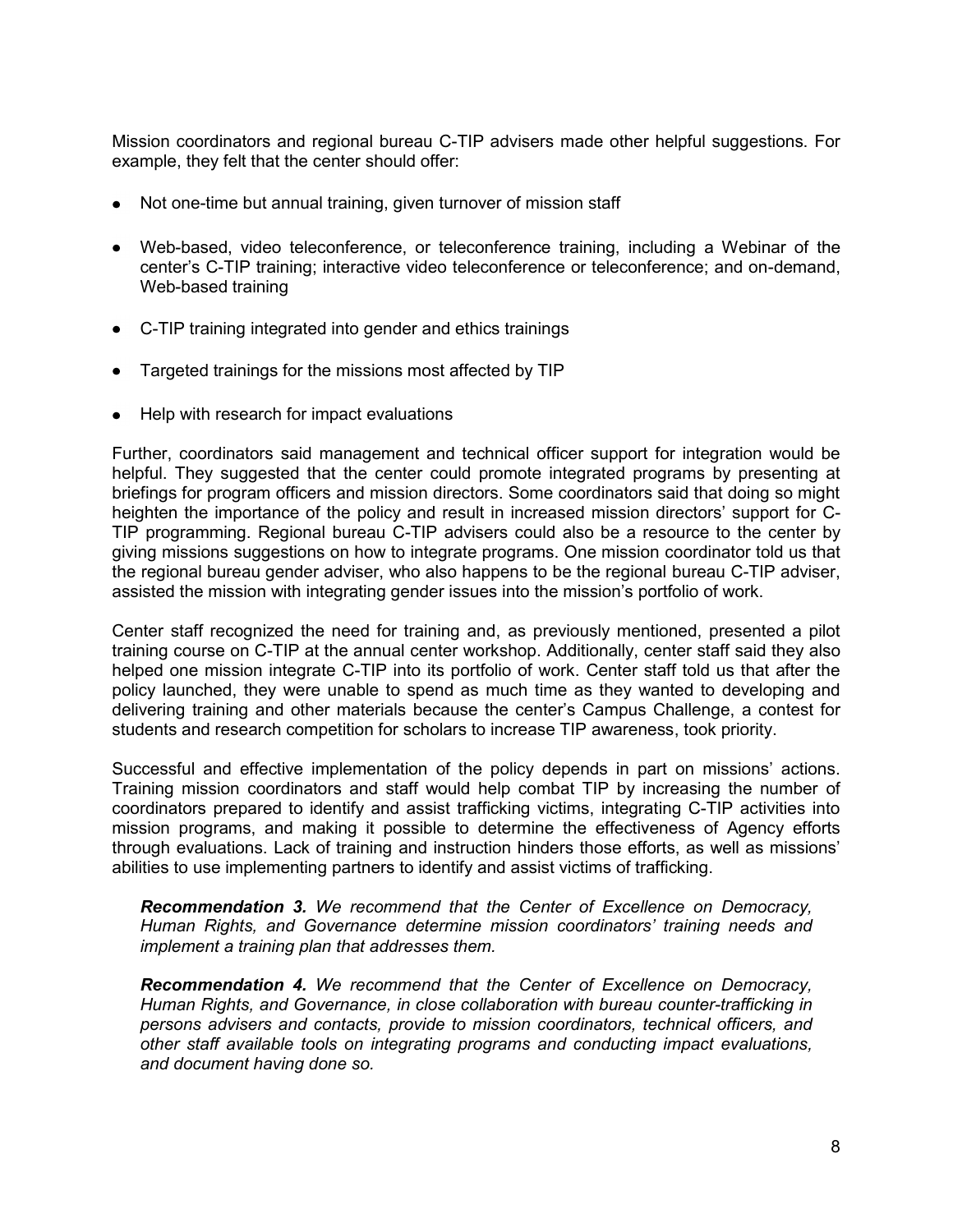<span id="page-9-1"></span>*Recommendation 5. We recommend that the Center of Excellence on Democracy, Human Rights, and Governance, in close collaboration with bureau counter-trafficking in persons advisers and contacts and gender advisers, determine the viability of using alternative methods to implement the policy, and document the results.* 

<span id="page-9-2"></span>*Recommendation 6. We recommend that the Center of Excellence on Democracy, Human Rights, and Governance determine the benefits of conducting briefings for mission directors and program staff to obtain their support, increase their awareness, and emphasize critical aspects of the policy, and document the results.*

### <span id="page-9-0"></span>**The Center Lacked Data to Monitor Policy Implementation**

According to *Standards for Internal Control in the Federal Government* and ADS Chapter 596, information should be recorded and communicated to those within the Agency that need it and an entity must have relevant, reliable, and timely communications about its activities between individuals and units within an organization. The C-TIP policy requires the center to communicate the results of the Agency's C-TIP efforts to external stakeholders through the Annual Review, which summarizes USAID C-TIP programming.

As the entity responsible for leading the implementation of the C-TIP policy, the center does not have the information it needs about missions' activities in areas such as program integration, regional approaches, and coordination with the State Department.

**Program Integration.** One of the policy's programming objectives is to integrate C-TIP activities into programs to more effectively prevent trafficking and protect victims. The policy specifies that the center will closely monitor leveraged investments in program integration. Further, many of the metrics in the center's implementation plan require data from missions—for example, the number of countries with integrated programs, a list of sectors that have integrated C-TIP, and the results of these activities.

Yet center staff did not know how many missions had integrated programs. Center staff told us that four missions had integrated programs, but our interviews disclosed nine. Because we obtained information from only 16 missions, it is likely that the number of integrated programs is greater than 9. Center staff said the four integrated programs represented the ones they knew of and acknowledged there might be others.

**Regional Approaches.** The policy emphasizes developing regional approaches to combat cross-border trafficking and influence both source and destination countries. The implementation plan calls for reporting a list of regional C-TIP programs, key results, and the number of regional conversations taking place among missions. The center, however, does not have this information. Moreover, some mission coordinators said they would like more information, best practices, or both for implementing regional approaches. One mission coordinator said she had trouble gaining cooperation from a neighboring mission and would like assistance with or examples of how to start coordination.

**Coordination With the State Department.** One of the policy's principles is to capitalize on USAID's comparative advantage by increasing collaboration with interagency partners, particularly the State Department. The State Department's Office to Combat and Monitor Trafficking in Persons awards grants for C-TIP. A metric in the center's implementation plan is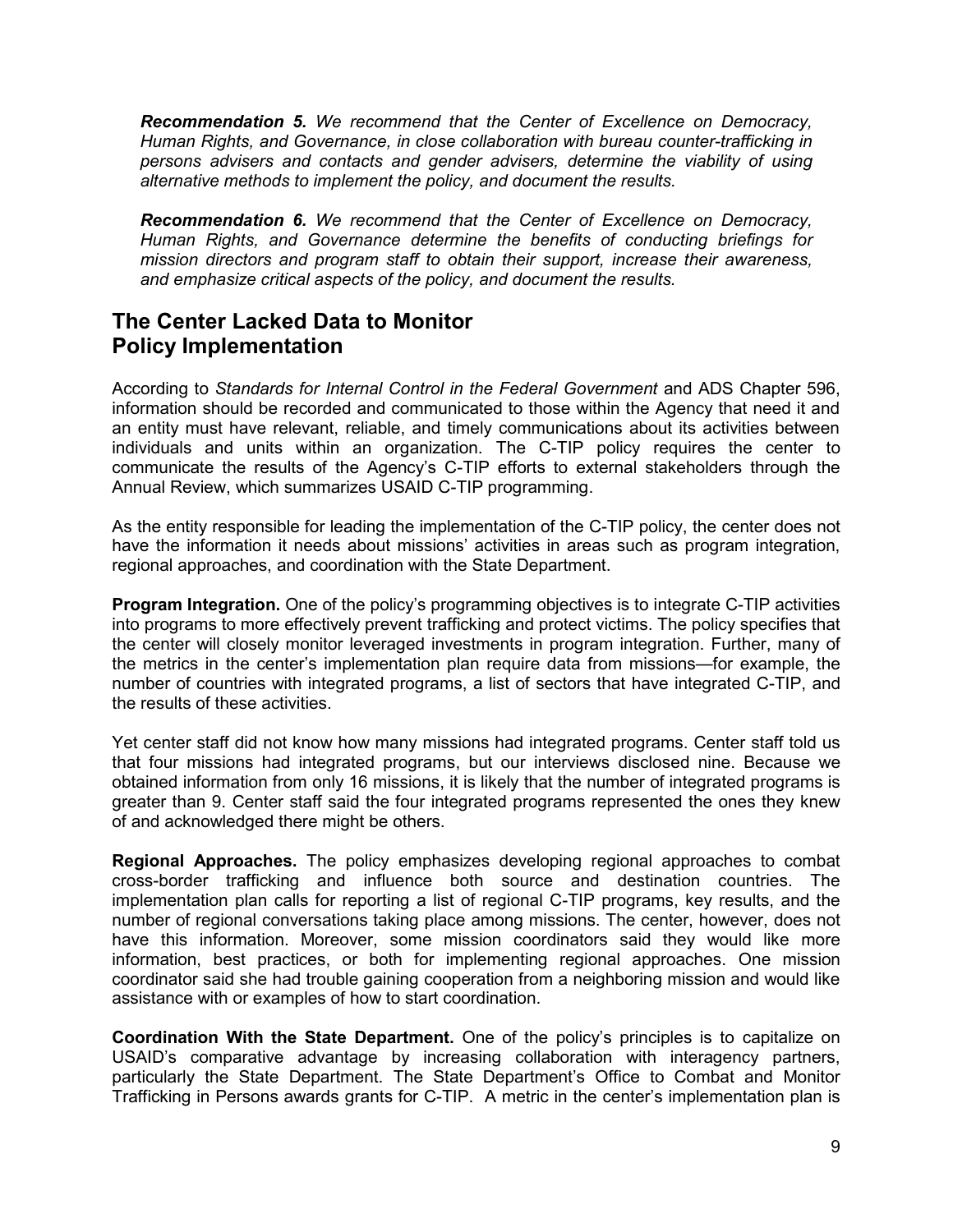to track the number of missions participating in the grant proposal process. Twelve missions we contacted were participating in the State Department's grant proposal process or collaborating with in-country State Department colleagues. However, three mission coordinators told us that their missions were having difficulty cooperating with the State Department on C-TIP issues and would like assistance from Washington. The center has no mechanism for capturing or reporting on this information, or sharing best practices.

According to center staff, one reason they do not have enough information is that an Agency policy limits the number of times Washington can request data from the field. Certain requests for information from missions have to be approved by the State-USAID Streamlining Governance Committee. The center made one request for mission C-TIP information prior to the policy launch and was denied; staff have not attempted another request. One exception is for the State Department's Trafficking in Persons annual report, for which the center is responsible for collecting Agency C-TIP programming information. For it, the center submits its request to missions through regional bureau C-TIP advisers. Center staff told us that a possible explanation for the exception is that Congress requires the information to be given to the State Department. Center staff were not sure whether using regional bureau C-TIP advisers and mission C-TIP coordinators to obtain mission information would require the Streamlining Governance Committee's approval.

A second reason the center lacks information is that it does not have a system to collect the data. Similarly, C-TIP advisers do not have systems to track information about missions' activities. Center staff felt they lacked authority to require missions to implement a tracking system.

The inability to access information on missions' implementation activities hinders the center from determining whether the policy is effective or determining and reporting on the true extent of implementation. Further, the lack of systems to obtain data hampers the Agency's ability to track missions' compliance with policy requirements and take corrective actions if needed.

Access to relevant, reliable, and timely information would assist the center in monitoring missions' work, providing assistance, and making adjustments as necessary. Tracking missions' and its own activities would help the center meet the annual requirement to report a complete and accurate picture of the work accomplished.

<span id="page-10-0"></span>*Recommendation 7. We recommend that the Center of Excellence on Democracy, Human Rights, and Governance determine its information needs, and in close collaboration with Policy, Planning, and Learning, ask the Streamlining Governance Committee about the applicability of the limit on data calls, and document the results.* 

<span id="page-10-1"></span>*Recommendation 8. We recommend that, if the Streamlining Governance Committee does not allow the data calls, the Center of Excellence on Democracy, Human Rights, and Governance, in close collaboration with Policy, Planning, and Learning, devise alternative methods for obtaining the information it needs from missions to monitor implementation of the policy. This includes soliciting input from the Streamlining Governance Committee on whether regional bureau C-TIP advisers and mission coordinators can provide data, and documenting the results.*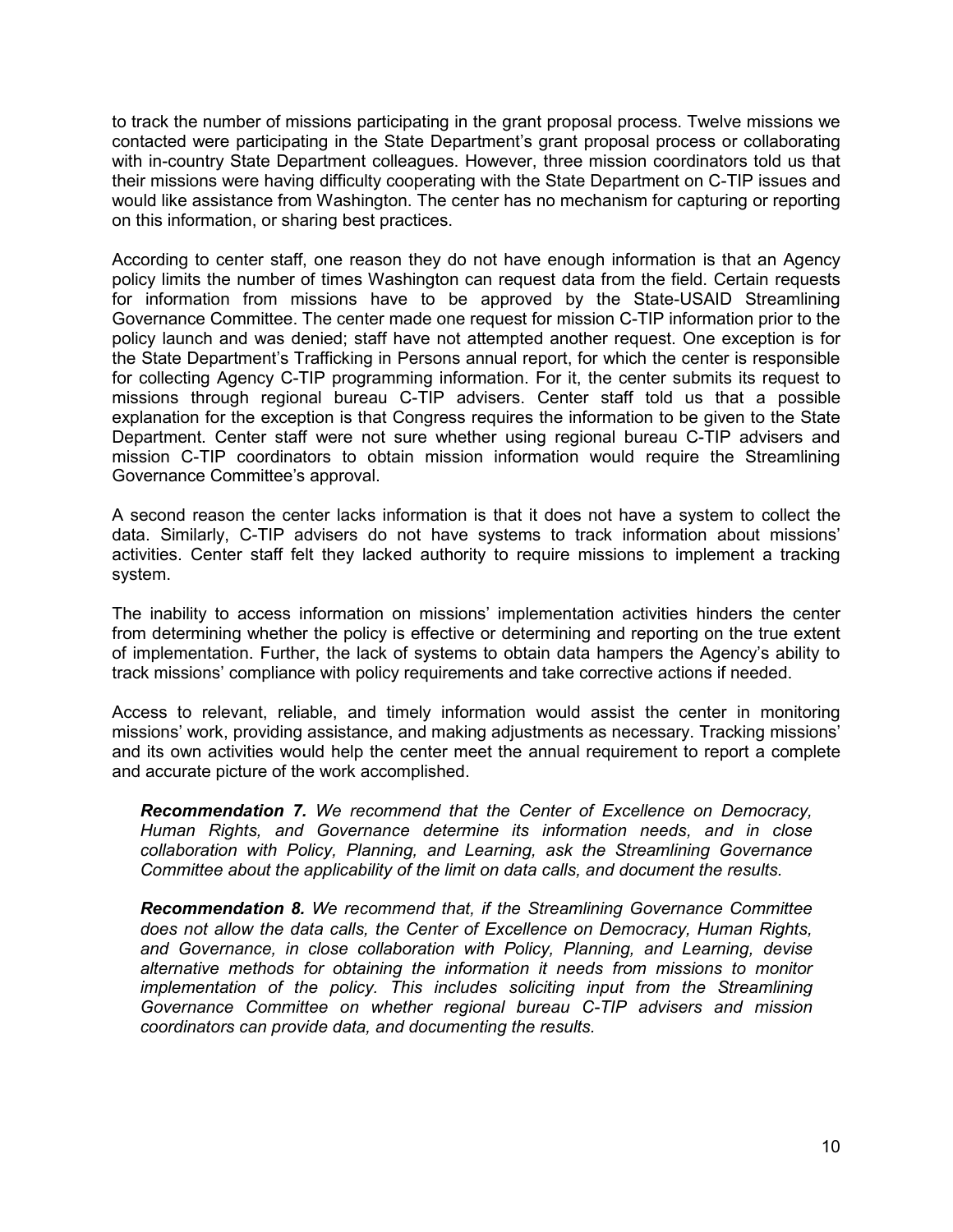### <span id="page-11-0"></span>**The Center Did Not Establish a Process for Selecting and Funding Focus Countries**

*Standards for Internal Control in the Federal Government* and ADS Chapter 596 state that control activities, including processes, "are an integral part of an entity's planning, implementing, reviewing, and accountability for . . . achieving effective results," and these actions should be ongoing.

While the C-TIP policy establishes criteria for identifying critical TIP challenge countries and conflict and crisis-affected countries, the center did not establish a process for selecting and funding these countries.

**Critical TIP Challenge Countries.** The policy defines critical TIP challenge countries as those that possess "global strategic importance and significant trafficking problems," have governments that have "done little to prevent or combat TIP," and have appeared for multiple years on the State Department's Tier 3 or Tier 2 Watch List.<sup>10</sup> The selected countries are intended to receive increased investments from DCHA.

The center identified three critical TIP challenge countries. However, they did not all meet the established criteria.

**Conflict and Crisis-Affected Countries.** The Agency directs extra funding to missions in conflict and crisis-affected countries. The funding supports training and technical assistance so that the missions can design, implement, monitor, and evaluate C-TIP programs and develop train-thetrainer materials to educate civilian contractors and aid workers. The C-TIP policy defines conflict and crisis-affected countries as having "significant U.S. Government investment," having international deployments involving more than 10,000 people and lasting multiple years, and providing "opportunities to build partnerships with other donors or stakeholders." The policy also indicates that selection will be part of USAID's implementation of the *2011 United States National Action Plan on Women, Peace, and Security*.

However, one of the conflict and crisis-affected countries that center staff told us they are providing funding to did not meet all the criteria in the policy, such as a substantial number of international, deployed personnel. Further, the center staff had no methodology for setting the funding amount or reassessing countries' eligibility. The funding received and the center's involvement varied from country to country. One mission C-TIP coordinator was unaware that her mission had received funds for being a conflict and crisis-affected country. Additionally, center staff had not yet developed a package of train-the-trainer materials for C-TIP coordinators in affected countries, as required by the policy.

Center staff use a spreadsheet with the State Department tier rankings and countries listed in USAID's *Implementation of the United States National Action Plan on Women, Peace, and Security* to facilitate discussions that precede selection. Center officials said their selections

<sup>&</sup>lt;sup>10</sup> The State Department's annual Trafficking in Persons Report ranks countries' commitment to counter TIP. Tier 1 countries comply with the Trafficking Victims Protection Act; Tier 2 countries do not comply with all the act's standards but are making progress toward compliance; and Tier 3 countries do not comply and are not trying to. Countries on the Tier 2 Watch List are stagnating or slowing in terms of efforts to comply and have a growing or very significant population of TIP victims.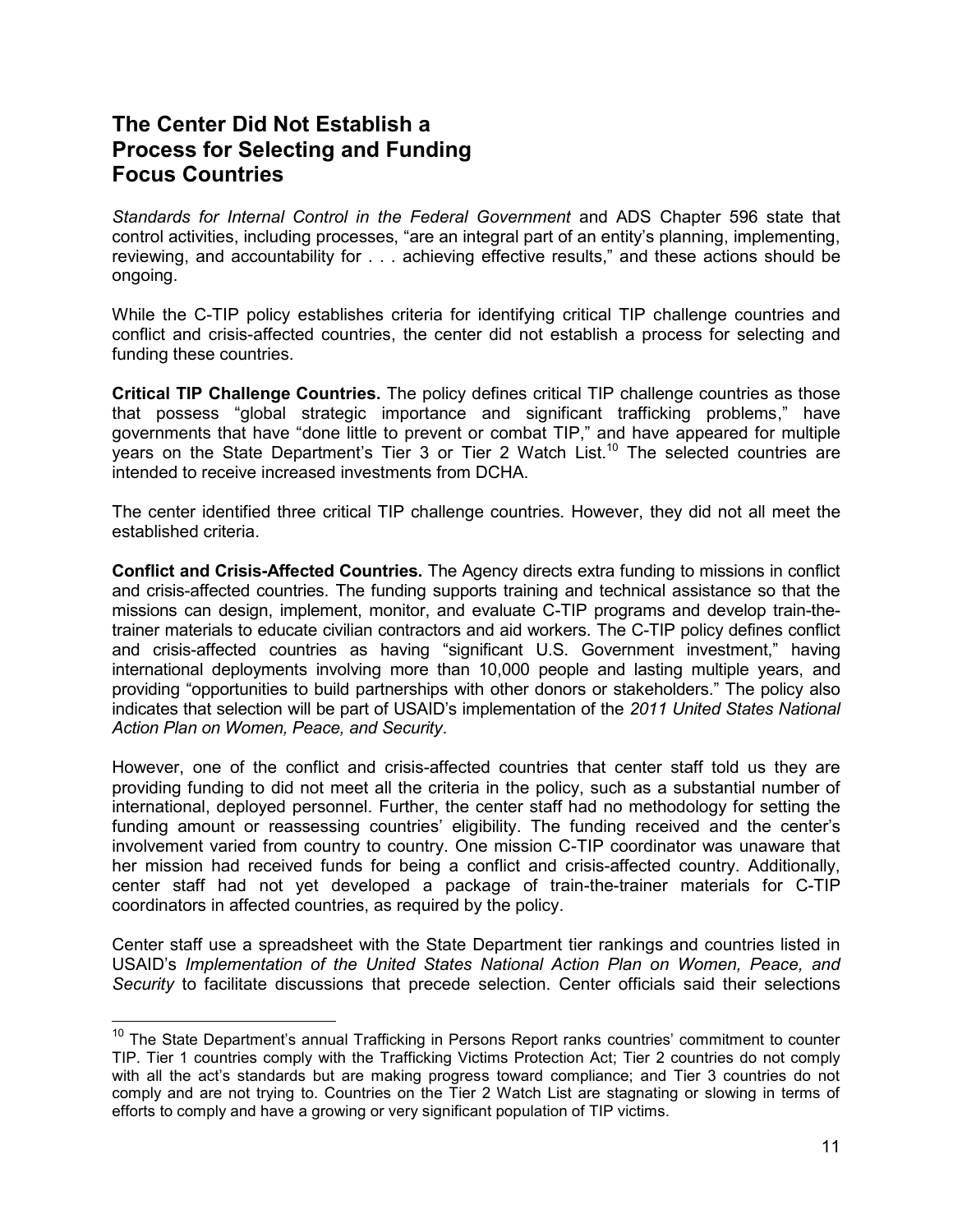consider factors such as prior center funding, prior mission programming, and timing of mission C-TIP activities; however, these factors are not included in the spreadsheet. Center staff said most conversations about critical TIP challenge and conflict and crisis-affected areas are internal because countries do not want to be labeled as challenge or crisis countries, tier rankings fluctuate, and the topic is sensitive in nature. However, we do not believe this rationale precludes the Agency from having a documented selection process, even if that process is internal.

The lack of a formal process for identifying, selecting, and reassessing critical TIP challenge and conflict and crisis-affected countries impedes the Agency's ability to prioritize investments and make the greatest possible impact. Furthermore, without funding procedures, the center is unable to tell missions how much is available or how they can determine their eligibility for funding as critical TIP challenge countries or conflict and crisis-affected countries.

<span id="page-12-1"></span>*Recommendation 9. We recommend that the Center of Excellence on Democracy, Human Rights, and Governance implement a documented process for identifying, funding, and periodically reassessing critical trafficking in persons challenge countries and conflict and crisis-affected countries.*

#### <span id="page-12-0"></span>**The Policy Implementation Plan Did Not Establish Priorities**

According to project management best practices,<sup>11</sup> proper control of time requires the careful identification of tasks to be performed, an accurate estimation of their durations, the sequence in which they are to be done, and how people and resources are allocated. Additionally, one of management's functions is to see that activities are carried out in relation to their importance.<sup>12</sup>

Mission and bureau staff expressed concern over the number of cross-cutting policies they are required to implement and integrate into programming. Additionally, Agency and mission staff told us that the C-TIP policy contains many commitments for both the center and the missions. For example, the objective on application of learning has multiple requirements for the center, primarily related to monitoring and evaluation and identifying and communicating best practices.

The center's policy implementation plan lists the actions required by the Agency, regional bureaus, missions, and others, but it does not assign priorities to any of the activities. Further, the latest version of the implementation plan was dated May 2012, and it had not been updated since. The center developed priorities matrices covering certain periods from August 2012 through December 2013, but the matrices are imperfect. They are limited to Washington-based activities and mission activities funded by the center, and even then, they exclude most mission activities and many Washington activities. For example, the implementation plan calls for convening with the C-TIP community and State Department officials to share information and identify gaps and opportunities. This activity is missing from the priorities matrices. Additionally, there is no consistent process for updating them.

<sup>11</sup> PM4DEV, Project Management for Development Organizations, *Fundamentals of Project Management for Development Organizations*, 2nd edition, 2009.

<sup>12</sup> H. Kerzner, *Project Management: A Systems Approach to Planning, Scheduling, and Controlling*, 9<sup>th</sup> edition, 2006.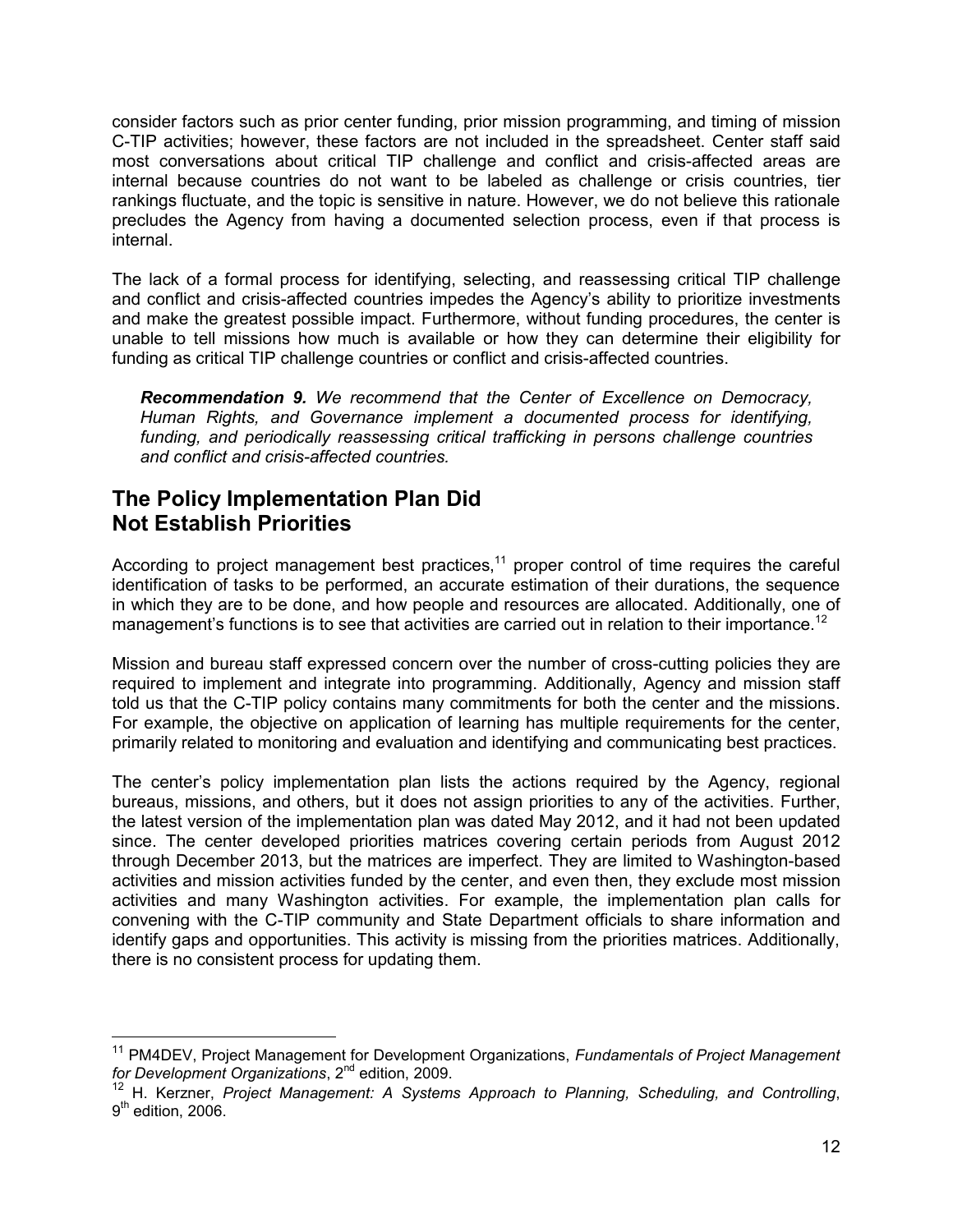Further, the implementation plan does not take into account the level of effort required for certain C-TIP activities or their impact on other activities. For example, the Campus Challenge, which supports the policy's guiding principle to invest in innovation and technology, was announced in March 2012, and the winning concepts for the first phase were announced a year later. Center staff told us that this activity took significant time, in part because of the learning curve. Staff had not previously organized or managed this type of program before, and the process had multiple steps and time-sensitive tasks, such as conducting university briefings to coordinate with the USAID Administrator's campus tour. The implementation plan, including time frames, was not updated when the Campus Challenge was taking the majority of staff time. Another potential project not in the plan, but that would require significant staff resources if it came to fruition, is the Grand Challenge for Development, an Agency initiative to address challenges using science and technology. While center officials and staff have considered staffing for this new project, they have not sufficiently assessed its impact on other activities in the implementation plan.

Center staff said they do not heavily use the implementation plan. They said its intended purpose was to gain stakeholder consensus, rather than be a tool for establishing priorities.

Because the center did not prioritize implementation plan activities, policy implementation was slower than initially anticipated. A number of critical activities in the implementation plan were not completed on time. Releasing a training knowledge and needs survey, releasing the Annual Review, and developing online training—which had deadlines of May, July, and October 2012, respectively—did not take place on time. With the Grand Challenge for Development looming and limited staff, timely implementation of C-TIP policy activities is not certain.

<span id="page-13-1"></span>*Recommendation 10. We recommend that the Center of Excellence on Democracy, Human Rights, and Governance establish and formalize its priorities and time frames for implementing the Counter-Trafficking in Persons Policy, while considering missions' future activities and needs.*

## <span id="page-13-0"></span>**The Center Did Not Share Best Practices and Resources Adequately**

Reference materials on project management emphasize documenting lessons learned to capture and retain best practices. One way organizations can maintain and transfer knowledge to employees is through a best practices library.<sup>13</sup> Additionally, USAID's policy on assessing and learning states that continuous learning is needed to achieve development results and to ensure accountability for the resources used to achieve the results.<sup>14</sup> Nine mission coordinators said that it would be helpful if the center provided examples of other missions' C-TIP activities or shared information on best practices.

U.S. Government agencies, international organizations, and nongovernmental organizations have published and used C-TIP reports, tools, and training that the center staff had not shared with missions. These included reports on best practices, online training, resources for service providers, and tools for individuals in positions to identify trafficking victims.

 $\overline{a}$ 

<sup>13</sup> PM4DEV, Project Management for Development Organizations, *Fundamentals of Project Management for Development Organizations*, 2nd edition, 2009.

<sup>&</sup>lt;sup>14</sup>ADS Chapter 203, "Assessing and Learning," November 2, 2012.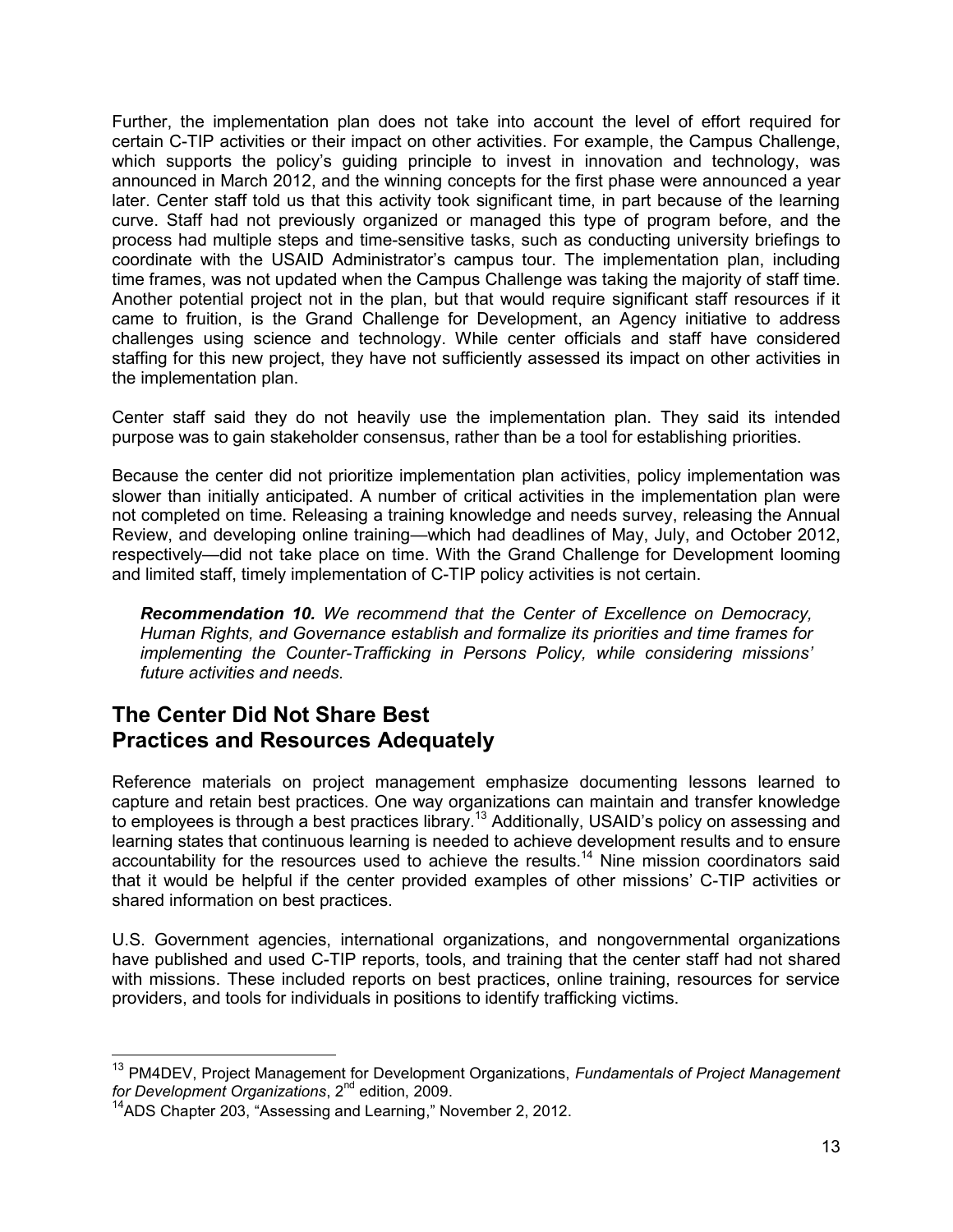Moreover, mission staff were not aware of internal resources that could benefit them. As previously mentioned, some mission coordinators did not know of the C-TIP field guide issued by the center. Further, attendees at the C-TIP pilot training were not aware that USAID has an office that assists other Agency components in establishing partnerships with the private sector (Office of Innovation and Development Alliances) or that the center had a C-TIP video they could show in their missions. Lastly, nine mission coordinators said they did not know they had regional bureau C-TIP advisers or that the center's C-TIP team existed.

In particular, center staff have not taken advantage of people in their office who serve as information channels. For example, the center could better use its cross-sectoral programs team, which specializes in integrating democracy and governance issues into Agency programs, and the geographical and country-specific backstops that work directly with missions. These individuals are uniquely placed to capitalize on existing resources and promote awareness of the policy and C-TIP integration.

Resources and best practices were not adequately shared because other C-TIP activities took priority over conducting training, disseminating information to missions, and making information available within DCHA.

The lack of communicating information among missions, regional bureaus, and the center results in missions being unaware of the policy, field guide, tools, resources, and best practices. Without communication and awareness, missions will not be able to implement the policy effectively.

<span id="page-14-0"></span>*Recommendation 11. We recommend that the Center of Excellence on Democracy, Human Rights, and Governance implement a mechanism to share information, tools, and best practices with all missions.*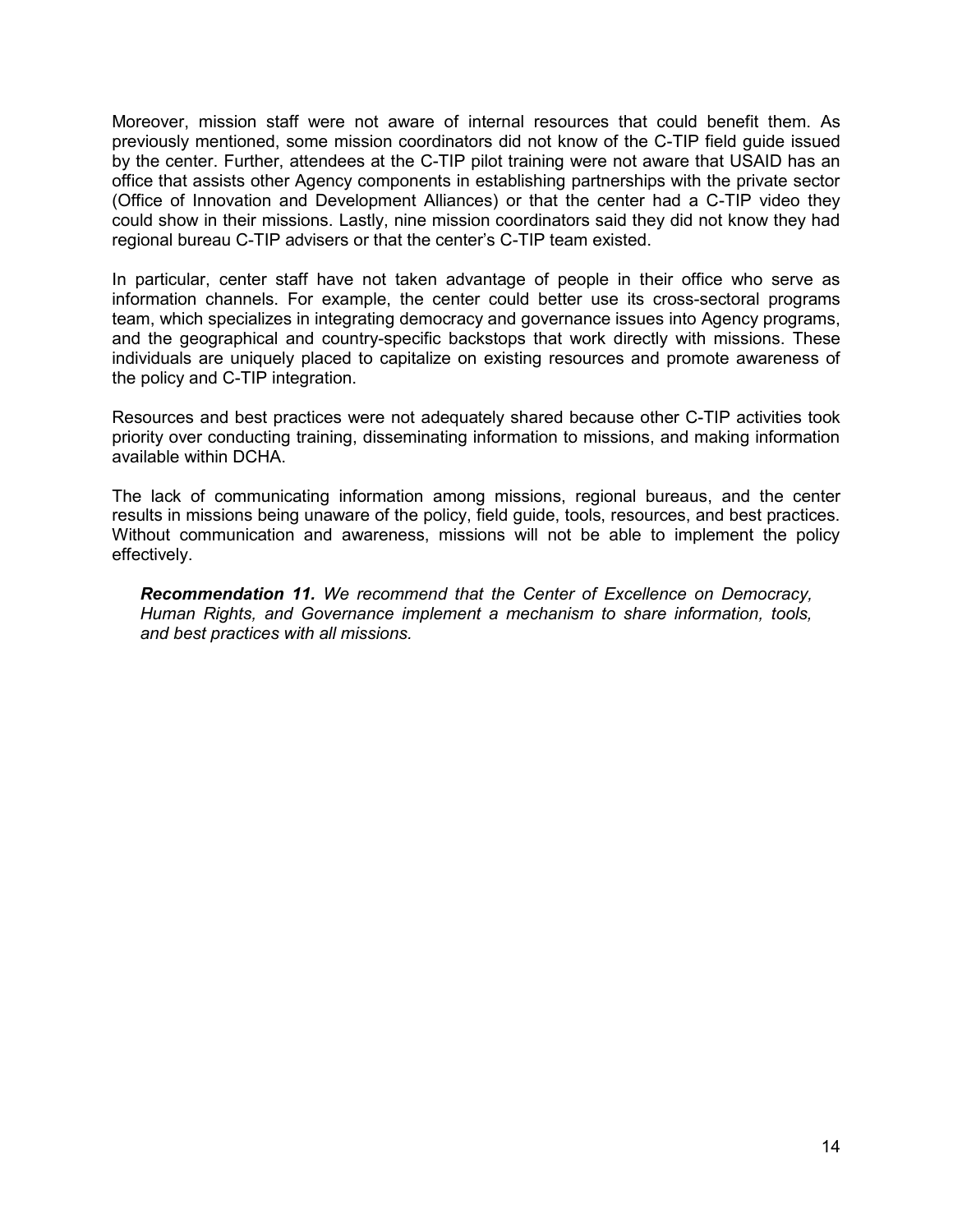## <span id="page-15-0"></span>EVALUATION OF MANAGEMENT **COMMENTS**

In their comments on the draft report, center officials agreed with all 11 recommendations, and we acknowledge management decisions on all of them, as described below.

**Recommendation 1.** Center officials agreed with the recommendation. Center officials said they had drafted responsibilities for C-TIP coordinators and were in the process of soliciting feedback on them from regional bureau C-TIP advisers. Center officials made a management decision to establish coordinators' responsibilities and communicate them to mission directors and C-TIP coordinators by the end of January 2014.

**Recommendation 2.** Center officials agreed with the recommendation. Center officials made a management decision to work with regional bureau C-TIP advisers to communicate written instructions to C-TIP coordinators on carrying out the requirements for implementing the code of conduct. Coordinators can then work with mission directors to inform staff. Center officials expect to complete this by February 2014.

**Recommendation 3.** Center officials agreed with the recommendation. They made a management decision to create a strategic training plan for the C-TIP policy and code of conduct and were considering utilizing a tool to assess the training needs of C-TIP coordinators. The target date for completion is October 2014.

**Recommendation 4.** Center officials agreed with the recommendation. They said they would develop new tools and made a management decision to make new and existing tools available to staff on an internal Web site by September 2014.

**Recommendation 5.** Center officials agreed with the recommendation and made a management decision to work with regional bureau C-TIP advisers to define their roles and responsibilities in implementing the policy by March 2014. Additionally, center officials said that they would meet monthly with regional bureau C-TIP advisers and gender advisers to strengthen their participation in implementing the policy and coordinating Agency-wide C-TIP efforts.

**Recommendation 6.** Center officials agreed with the recommendation and that senior-level mission support was an important factor in effectively implementing the policy. They made a management decision to consider other communication methods, such as mission conference calls and Webinars, and will engage mission directors and staff in at least five countries by the end of March 2014.

**Recommendation 7.** Center officials agreed with the recommendation and they made a management decision to ask the Streamlining Governance Committee by June 2014 to include additional fields in the data call.

**Recommendation 8.** Center officials agreed with the recommendation and made a management decision that as needed, they will consider additional ways to get the information they need to monitor policy implementation. They will solicit input from the Streamlining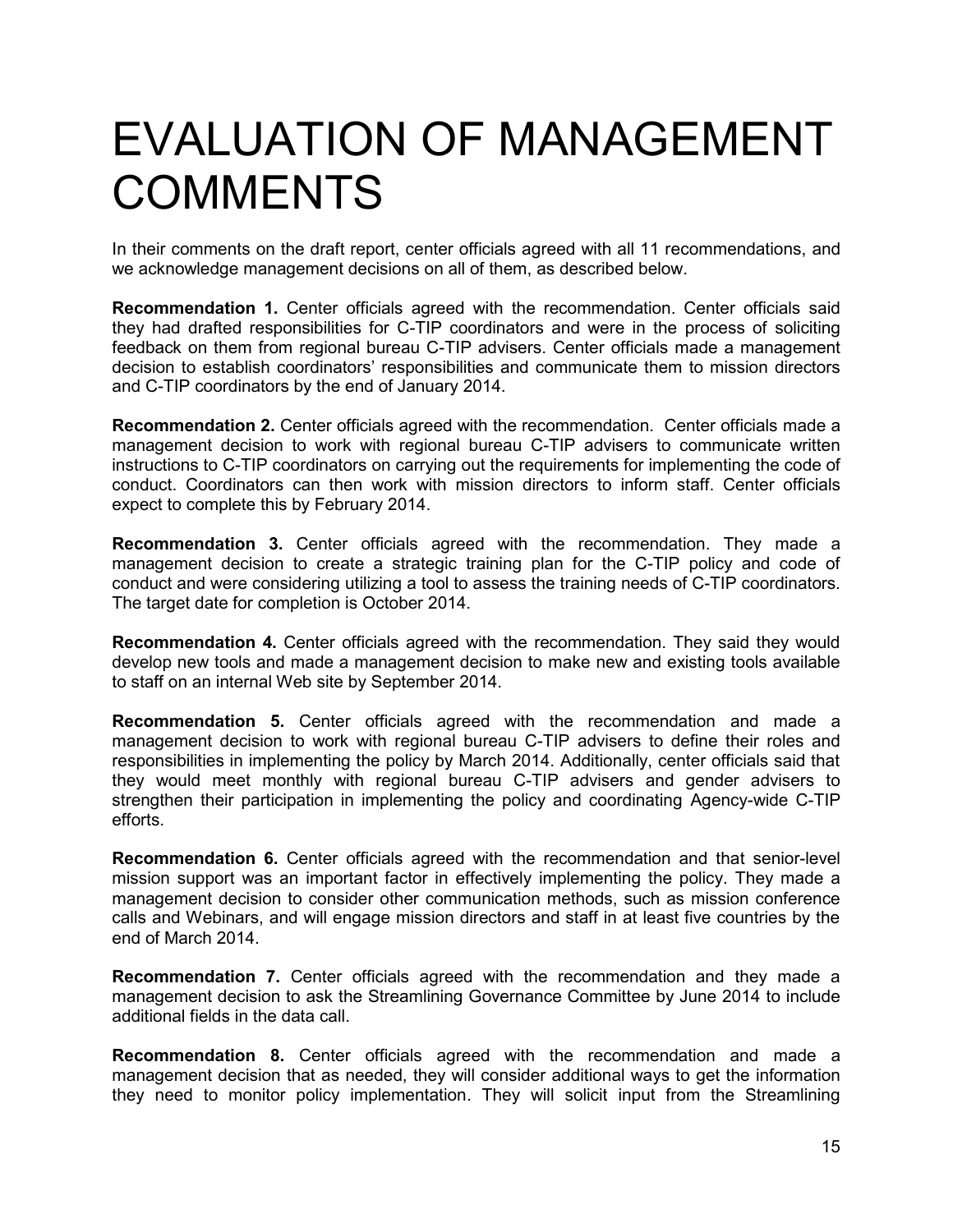Governance Committee on whether regional bureau C-TIP advisers and mission coordinators can provide data. Center officials expect to complete this action by June 2014.

**Recommendation 9.** Center officials agreed with the recommendation. They will work with regional bureau C-TIP advisers, missions, and the State Department to identify a process to select and periodically reassess priority countries, including critical TIP challenge and conflict and crisis-affected countries. Center officials made a management decision to establish a process to identify, fund, and reassess priority countries and the target date is April 2014.

**Recommendation 10.** Center officials agreed with the recommendation and made a management decision to revisit the initial implementation plan and make adjustments to the time frames and actions as necessary to reflect planned and completed work. Center officials said that they will regularly review resource allocation and adjust the implementation plan appropriately. The target date for completion is January 2014.

**Recommendation 11.** Center officials agreed with the recommendation. They made a management decision to implement a mechanism to share information, tools, and best practices with missions by October 2014.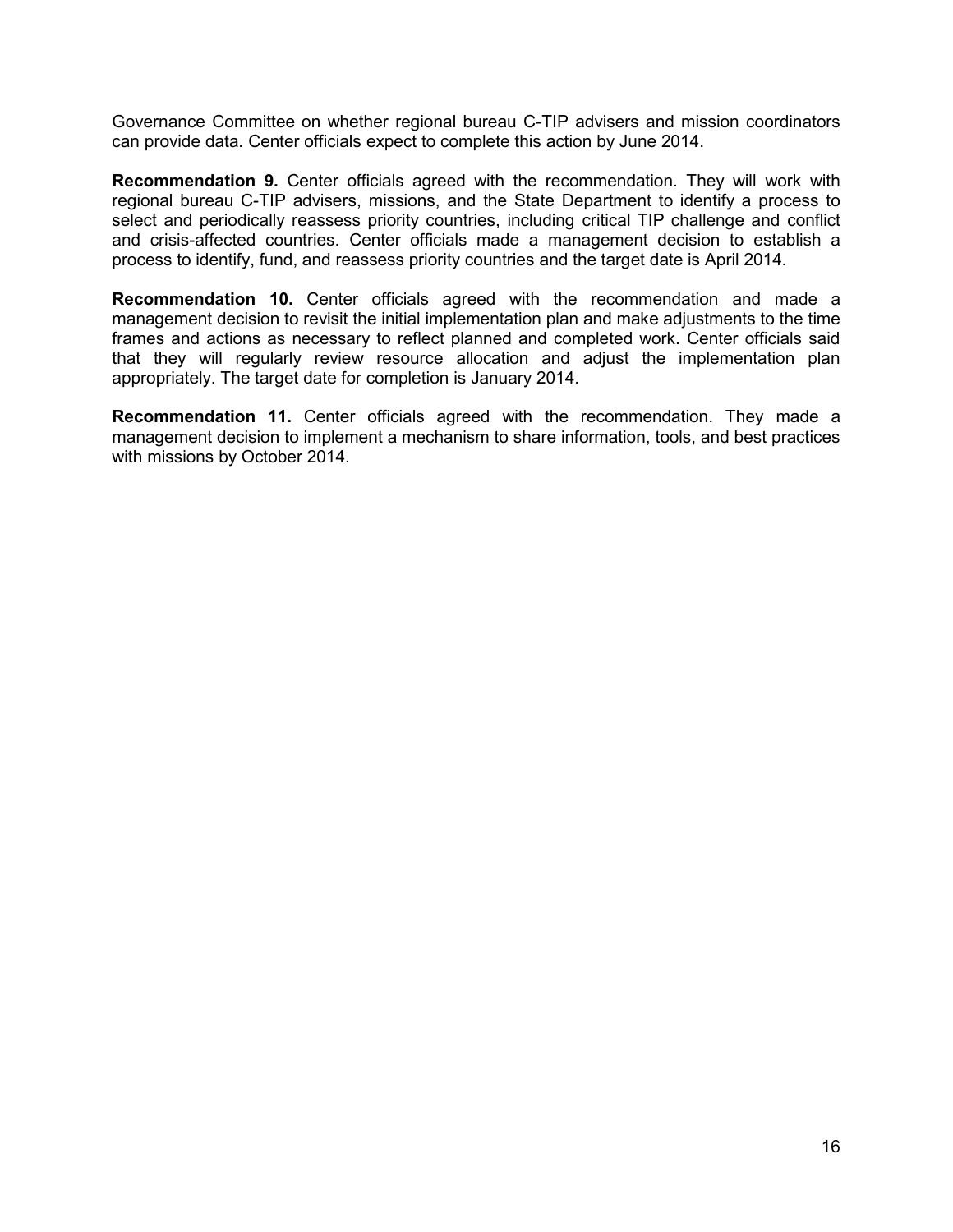# SCOPE AND METHODOLOGY

### **Scope**

OIG conducted this review in accordance with the *Quality Standards for Inspection and Evaluation*, as issued in 2012 by the Council of the Inspectors General on Integrity and Efficiency.

The objective of the review was to determine if the Agency's new C-TIP policy provides an appropriate framework to effectively counter TIP.

The scope of the review covered C-TIP activities from the time of policy development, February 2012 through August 2013. OIG performed fieldwork from June 5 to September 10, 2013. The Performance Audits Division managed the review and conducted the fieldwork in Washington, D.C.

#### **Methodology**

To address our objective, we conducted interviews with center staff about the development and implementation of the C-TIP policy and the center's C-TIP activities. We reviewed the Quadrennial Diplomacy and Development Review, USAID's Policy Framework for 2011-2015, and the USAID Forward policy document for alignment with USAID's C-TIP policy. We performed a physical observation to confirm that center staff received comments on the draft policy from internal stakeholders, and we reviewed notes taken at a listening session on the policy that reflected comments from external parties. We also researched and when available, compared C-TIP policies, strategies, and related documents created by other federal government agencies, nongovernmental organizations, and international organizations with the Agency's C-TIP policy.

We reviewed the center's policy implementation plan and priorities matrices and obtained supporting documentation on completed C-TIP activities. We also interviewed center staff on their method for identifying, selecting, and funding critical TIP challenge countries and conflict and crisis-affected countries and analyzed the spreadsheet they used to assist in selection.

We also conducted interviews with regional bureau C-TIP advisers and functional bureau C-TIP contacts about policy development and bureau and mission C-TIP activities. We conducted semi-structured interviews with select mission C-TIP coordinators to obtain information about policy development, C-TIP coordinator activities, missions' C-TIP activities, and missions' policy implementation. We did not obtain documentation or otherwise verify information provided by bureau or mission staff in their interviews.

We made a judgmental selection of missions to interview. Our methodology for selecting them took into account the amount of mission C-TIP funding for fiscal years 2001-2011, missions with integrated C-TIP programs as identified by the center, tier ranking of the host country in the State Department's 2013 TIP report, and location. We also selected our sample to include both missions that had C-TIP coordinators and missions that did not, based on the center's November 2012 list—the most current list available when we made our selection. We did not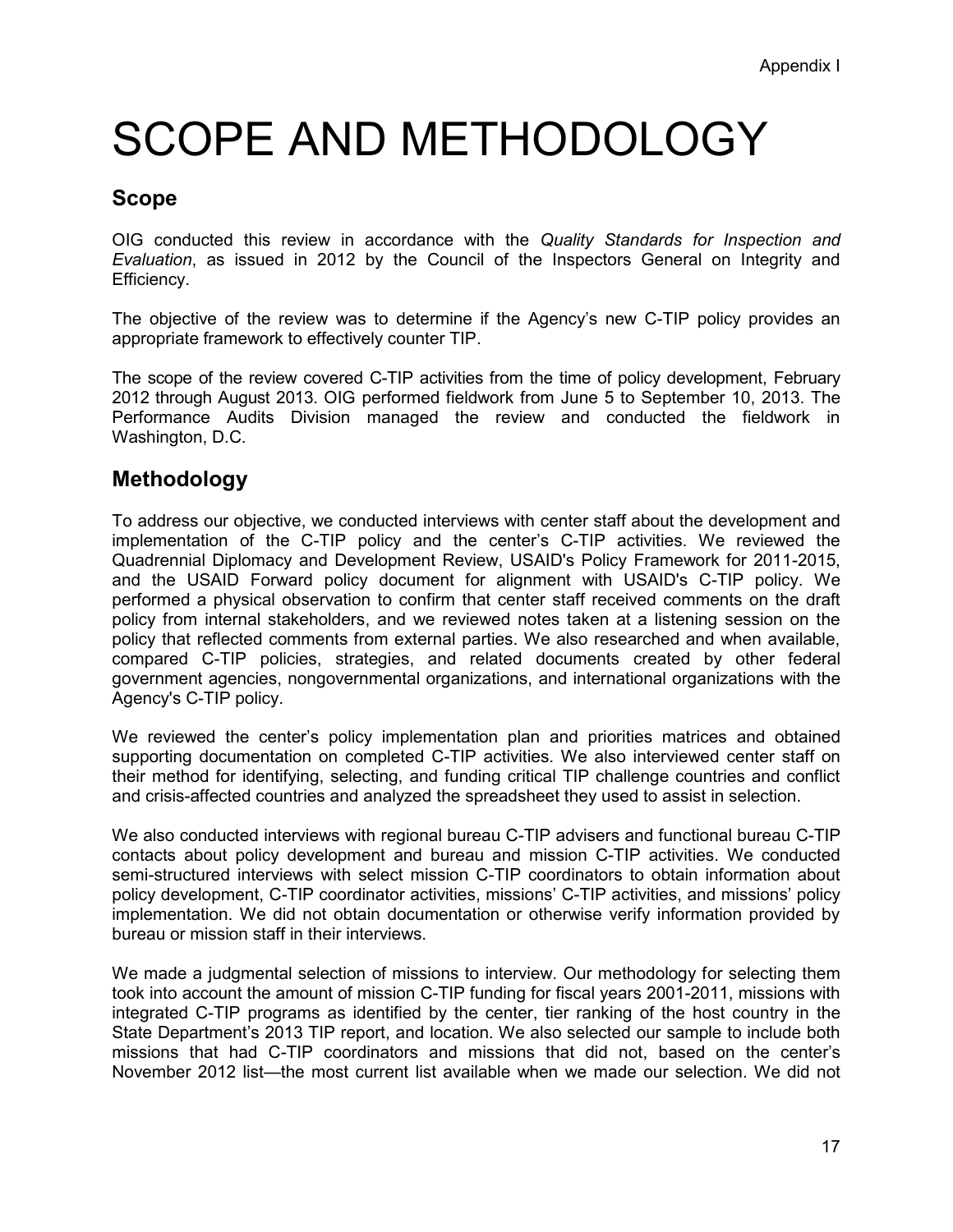use a statistical sample because we did not need to project to the entire population; therefore, the results of the mission interviews cannot be extrapolated to the entire universe of missions.

The following 17 missions were selected as part of our review. We were unable to interview one mission C-TIP coordinator because the coordinator was on an extended temporary assignment and no alternate coordinator was designated. We conducted our interviews via teleconference, except in two cases: we interviewed coordinators for two missions in Washington, D.C.

| Albania                          |
|----------------------------------|
| Bangladesh                       |
| Barbados                         |
| Brazil                           |
| Cambodia                         |
| Democratic Republic of the Congo |
| Haiti                            |
| Mauritania                       |
| Mexico                           |
| Mozambique                       |
| Namibia                          |
| Peru                             |
| Senegal                          |
| Sri Lanka                        |
| Sudan                            |
| Ukraine                          |
| Yemen                            |
|                                  |

#### **Missions Included in Our Review**

Beyond interviewing the 16 coordinators available at selected missions, we reviewed documentation from a previous OIG audit and interviewed a C-TIP coordinator from another mission who had not received training on her C-TIP duties. We also spoke with a Regional Inspector General audit team that found a mission coordinator from yet another mission was unaware of her duties.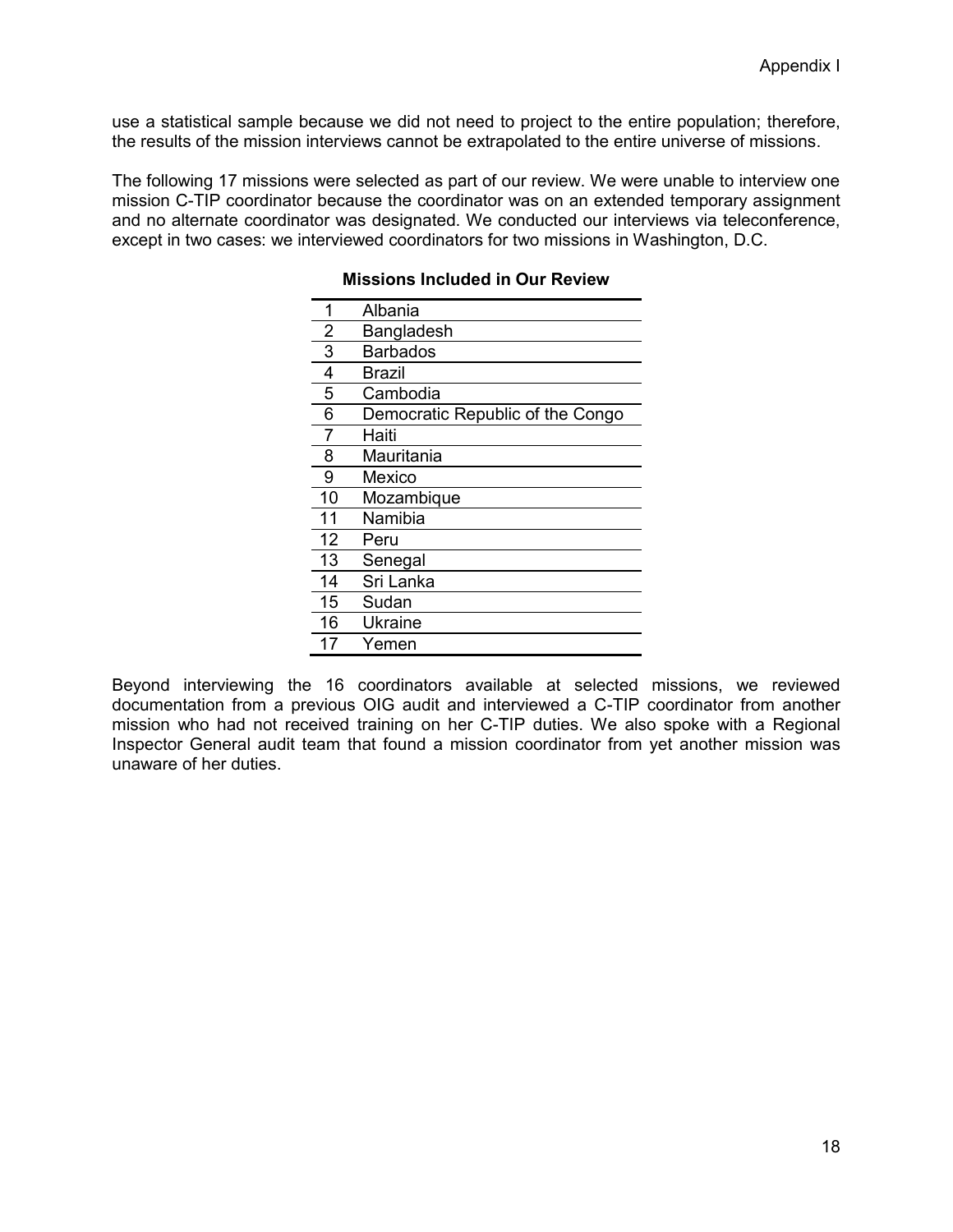## MANAGEMENT COMMENTS



November 12, 2013

MEMORANDUM

**TO:** Steven Ramonas, IG/A/PA Director

**FROM:** David Yang, DCHA/DRG Director

**SUBJECT:** Review of USAID's New Counter-Trafficking in Persons Program (Report No.  $9 - 000 - 14 - 00X - S$ 

The Center of Excellence on Democracy, Human Rights and Governance (the DRG Center) appreciates the opportunity to provide comments on the Office of Inspector General (OIG) draft report, "Review of USAID's New Counter-Trafficking in Persons Program." Eighteen months after the release of the policy, the DRG Center is overall pleased with the accomplishments in implementing the policy to date, such as releasing the field guide, convening an Agency-wide steering committee, providing training to over 500 staff on C-TIP through civil- and foreignservice new employee orientations, conducting a 2-day C-TIP training for mission and Washington-based staff at the annual DRG Center workshop, preparing for the implementation of innovative CTIP surveys and impact evaluations, and completing the Challenge Slavery Tech Challenge and Research Competition. We recognize that more work remains to be done in implementing the policy, and we look forward to advancing critical actions in the coming months.

Please find below our responses to each of the OIG's recommendations.

*Recommendation 1. We recommend that the Center of Excellence on Democracy, Human Rights, and Governance, in coordination with regional bureau counter-trafficking in persons advisers and missions, define coordinators' specific responsibilities and communicate them in writing to all mission directors and coordinators.*

Response: We concur with this recommendation. DCHA/DRG has drafted a list defining C-TIP Coordinators' specific responsibilities and is in the process of getting feedback on this list from Regional Bureau C-TIP advisers. In collaboration with Regional Bureau colleagues, DCHA will develop a plan for communicating the list to mission directors and C-TIP coordinators. At the next C-TIP Steering Committee meeting, DCHA will seek support from Regional Bureau leadership to communicate to Mission Directors and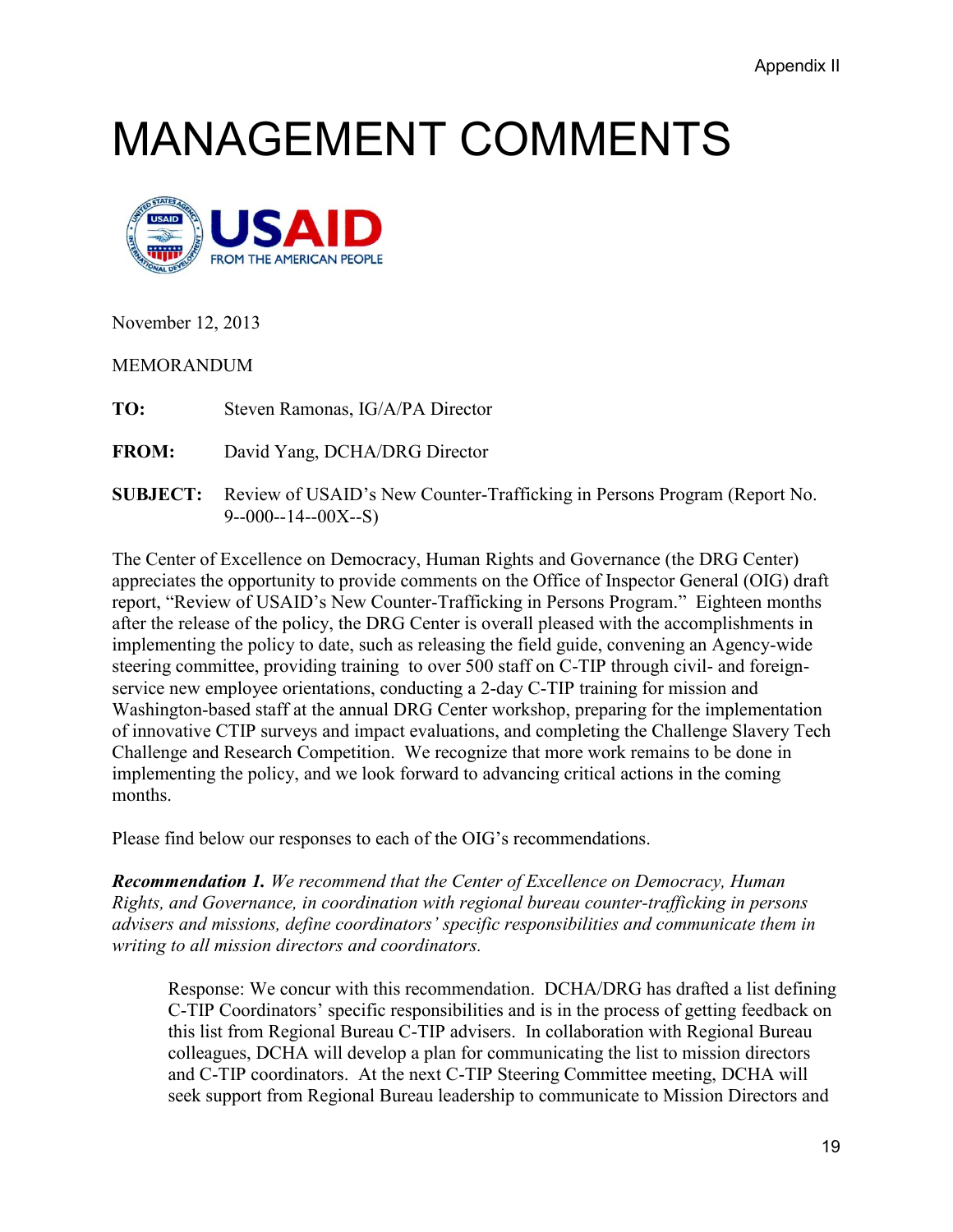C-TIP coordinators the importance of fulfilling the duties on the list. Our goal is to establish the coordinators' duties and implement the communication plan by the end of January 2014. The DRG Center is engaging the DRG Sector Council on best approaches to further elevate this issue as well.

*Recommendation 2. We recommend that the Center of Excellence on Democracy, Human Rights, and Governance provide written instructions to coordinators on how to carry out the requirements in the implementing guidance for the code of conduct.*

● Response: We agree with this recommendation and emphasize that to be successful we will need to collaborate with Regional Bureau C-TIP advisers and leadership. In June, the former Deputy Administrator emailed Mission Directors to request that they brief their staff on the C-TIP Code of Conduct and indicated that additional ideas for fulfilling the requirements in the Code of Conduct Implementation Guidance would be forthcoming. The DRG Center, in coordination with Regional Bureau C-TIP Advisers, will communicate these written instructions to C-TIP Coordinators, who can then work with Mission Directors to adequately inform staff. Our goal is to complete this assignment by the end of February 2014.

#### *Recommendation 3. We recommend that the Center of Excellence on Democracy, Human Rights, and Governance determine mission coordinators' training needs and implement a training plan that addresses them.*

- Response: We concur with this recommendation. To implement the policy, the DRG Center has trained over 500 staff on C-TIP through civil- and foreign-service new employee orientations and conducted a 2-day C-TIP training for Mission and Washington-based staff at the annual DRG Center workshop. We also provided the General Counsel's Office with C-TIP training information and requested that Regional Legal Advisors in the field include this information in their mandatory ethics training. This year DRG will train field officers from 13 Missions in Asia on the C-TIP Policy and Code of Conduct as part of a DRG-led learning clinic in Bangkok in November 2013.
- The DRG Center will create a strategic training plan to provide knowledge and tools to Mission Coordinators to implement the C-TIP Policy and Code of Conduct. The plan will be based on realistic training outcomes achievable by the two Full-time Equivalent (FTE) DRG Center C-TIP staff. The plan will include the completion of the online training course by the end of the year and (utilizing the training modules already created) additional regional trainings and train-the-trainers seminars. The team will prioritize outreach efforts to select audiences such as C-TIP Coordinators, DRG officers, and program officers; and will track participation quarterly. The C-TIP team will consider the utility of employing a survey to assess the training needs of mission coordinators.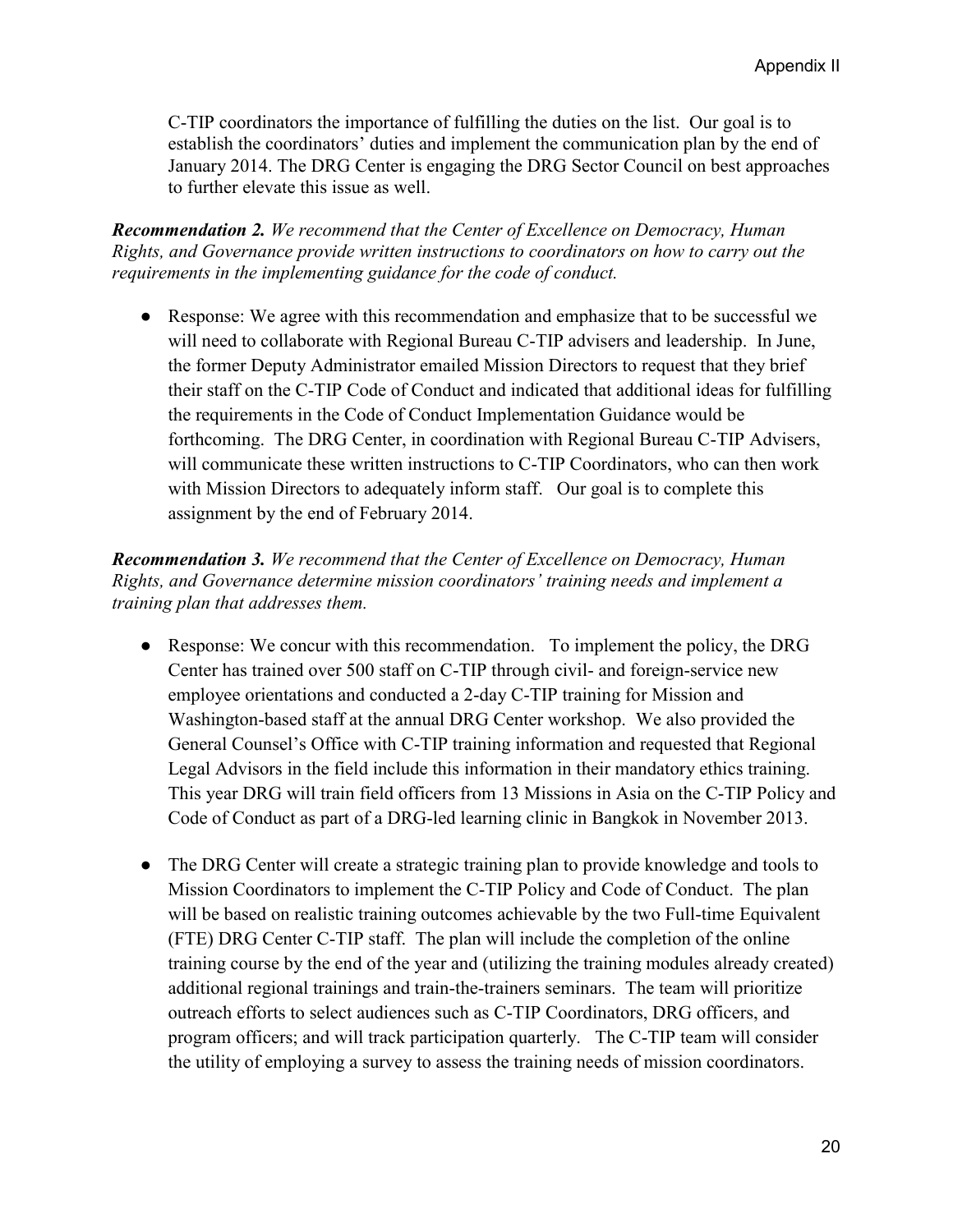While training will be an ongoing priority, the work stated above can be completed by October 2014.

**Recommendation 4.** *We recommend that the Center of Excellence on Democracy, Human Rights, and Governance, in close collaboration with bureau counter-trafficking in persons advisers and contacts, provide to mission coordinators, technical officers, and other staff available tools on integrating programs and conducting impact evaluations, and document having done so.*

● Response: We concur with this recommendation. In close collaboration with Regional and Pillar Bureau C-TIP Advisers, the DRG Center will strategically develop new tools on integration and evaluation that build on those we have already provided, including the Field Guide. For example, the DRG Center is currently providing tools and technical assistance to the Bangladesh Mission on how to build an impact evaluation into the design of a new C-TIP activity. The tools will include, among others, examples of C-TIP surveys, integrated programs, and impact evaluations (when available); and will be posted on an internal web site for sharing purposes. The DRG Center will also communicate C-TIP research and integration guidance to coordinators through regular emails using our C-TIP Champions listserves. Our goal is establish an internal site with research and integration tools by September 2014.

**Recommendation 5***. We recommend that the Center of Excellence on Democracy, Human Rights, and Governance, in close collaboration with bureau counter-trafficking in persons advisers and contacts and gender advisers, determine the viability of using alternative methods to implement the policy and document the results.*

- Response: We agree with this recommendation. Since the release of the policy, the Regional Bureau C-TIP advisers have played a key role in implementing the policy by providing technical assistance to their bureau and Mission colleagues. The DRG Center will work with C-TIP Regional Bureau C-TIP advisers to define in writing their specific roles and responsibilities in implementing the policy. DCHA will ask Regional Bureau leadership to ensure that adequate human resources are available to support these roles and responsibilities and incorporate them into staff work objectives. Additional senior level Agency support may be required to accomplish this task. Our goal is to complete this task by March 2014.
- In addition, the DRG Center's C-TIP team met regularly with the Regional Bureau C-TIP advisers during the drafting of the policy and following the launch. In the future, we will meet monthly with Regional Bureau C-TIP advisers to strengthen their participation in implementing the policy and coordinating agency-wide C-TIP efforts. We will include gender advisers in these meetings to draw on their experience in implementing the Gender Policy. The first of these meetings happened in late October 2013.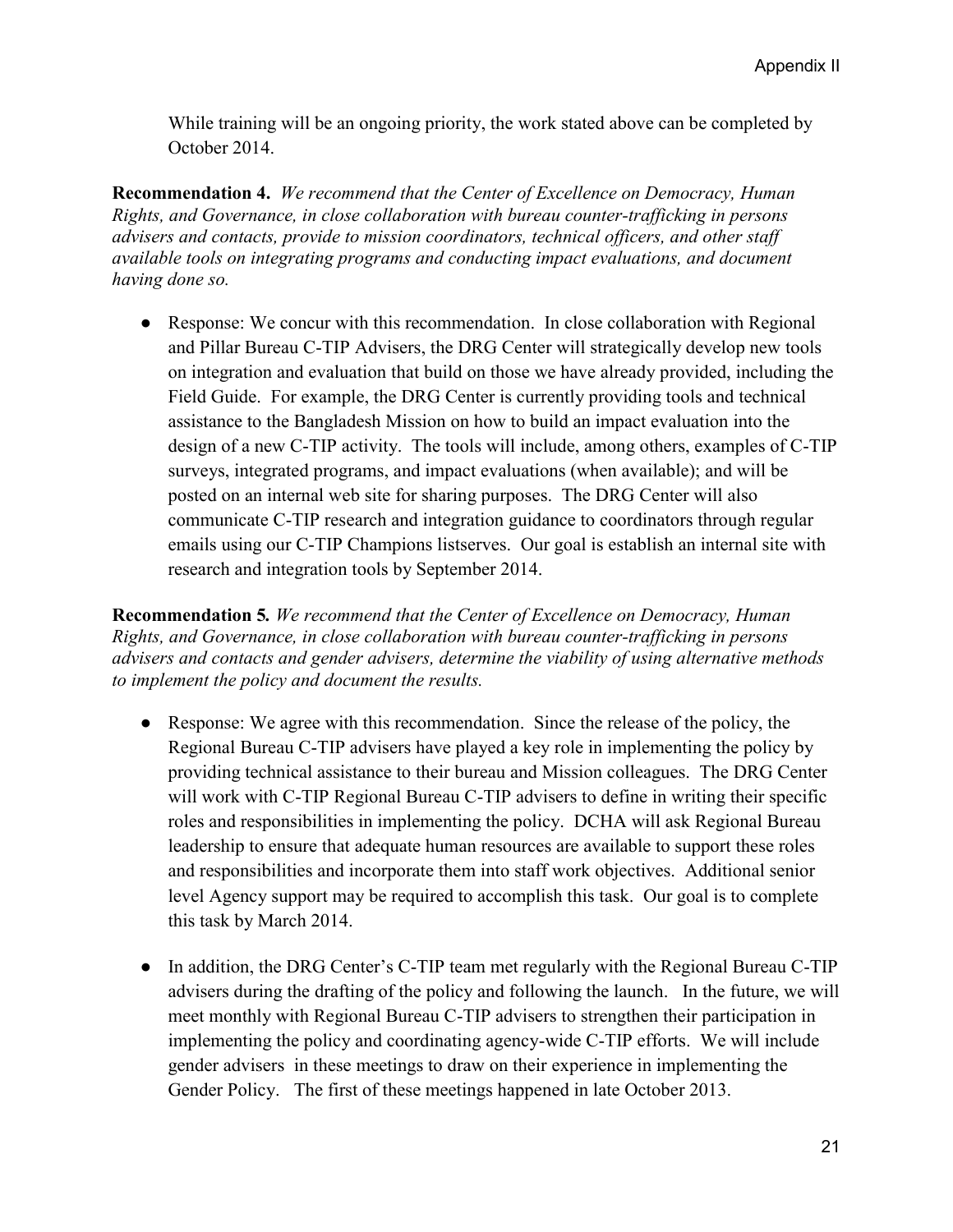**Recommendation 6.** *We recommend that the Center of Excellence on Democracy, Human Rights, and Governance determine the benefits of conducting briefings for mission directors and program staff to obtain their support, increase their awareness, and emphasize critical aspects of the policy and document the results., in close collaboration with bureau counter-trafficking in persons advisers and contacts and gender advisers,* 

• Response: We agree with this recommendation. Senior-level Mission support is an important factor in effective implementation of the policy. While the DRG Center has sent written communications to the field (including Executive Messages, and emails from the former Deputy Administrator), the DRG Center, in coordination with the Regional Bureau C-TIP advisers, will consider more direct methods of engagement, including Mission conference calls and webinars. The team will also conduct direct outreach to a select, targeted number of Mission Directors for more in-depth briefing. The Steering Committee can be a useful tool to connect with senior mission leadership. As mentioned in recommendation 2, the team will remind senior Mission staff of the former Deputy Administrator's request to brief their staff and will track progress toward this request. While this will continue to be an ongoing task, the team will engage with Mission Directors and staff in at least five countries by the end of March 2014.

**Recommendation 7.** *We recommend that the Center of Excellence on Democracy, Human Rights, and Governance determine its information needs, and in close collaboration with Policy, Planning, and Learning, ask the Streamlining Governance Committee about the applicability of the limit on data calls, and document the results.*

• Response: We concur with this recommendation. Though the DRG Center is able to access useful information from the State Department's mandatory data call, the team would greatly benefit from including additional fields in the spreadsheet to learn whether Missions are investing in, for example, integrated programs, surveys or evaluations, and whether they are coordinating with State Department or other USG colleagues in the field. By June 2014, we will make another request to the Streamlining Governance Committee to include additional fields in the data call to collect relevant information.

*Recommendation 8. We recommend that, if the Streamlining Governance Committee does not allow the data calls, the Center of Excellence on Democracy, Human Rights, and Governance devise alternative methods for obtaining the information it needs from missions to monitor implementation of the policy. This includes soliciting input from the Streamlining Governance Committee on whether regional bureau advisers and mission coordinators can provide data, and documenting the results.*

• Response: We agree with this recommendation. As needed, the CTIP team will consider additional ways to capture program information to monitor implementation of the policy. This may include posting a shared Google spreadsheet on the internal website or other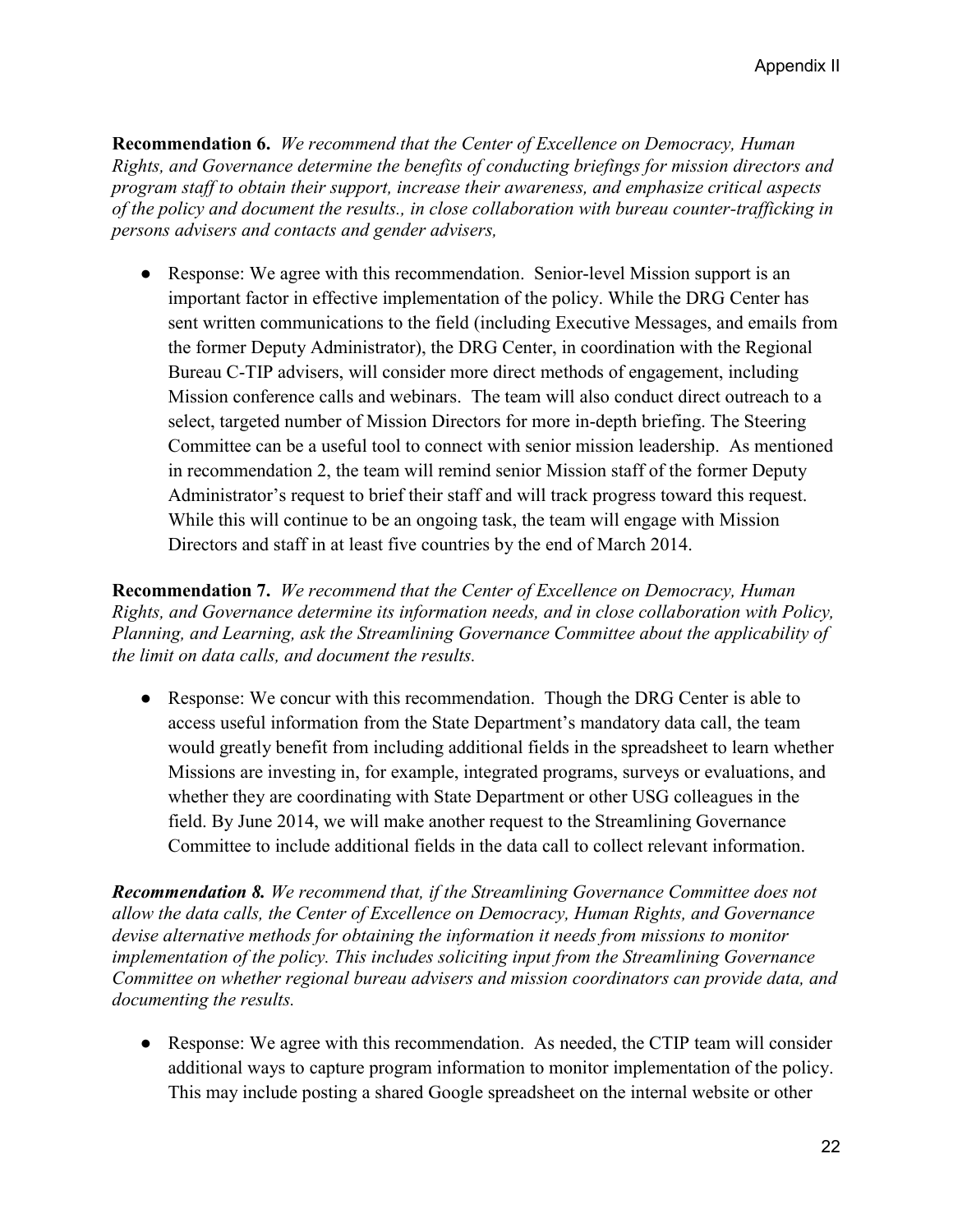methods that can be updated by missions and regional advisers. The DRG Center staff will engage in a discussion with Regional Bureau C-TIP Advisers on alternative ways to capture this information at the monthly coordination meetings. This task can be completed by June 2014. It will be useful to get guidance from PPL to help fulfill this recommendation. We will solicit input from the Streamlining and Governance Committee on whether regional bureau advisers and Mission coordinators can provide data.

**Recommendation 9.** *We recommend that the Center of Excellence on Democracy, Human Rights, and Governance implement a documented process for identifying, funding, and periodically reassessing critical trafficking in persons challenge countries and conflict and crisis-affected countries.*

• Response: We agree with this recommendation. The DRG Center will work with the Regional Bureau C-TIP advisers, the Missions and the State Department to identify a process to determine and periodically reassess priority countries, to include, but not limited to, C-TIP challenge and conflict- and crisis-affected countries. The DRG Center has extremely limited funds and will continue to prioritize funding both for these priority countries and to support pressing needs and gaps. When possible, the DRG Center and C-TIP Regional Bureau advisers will work with priority Missions to incorporate C-TIP into their CDCS and other documents to ensure that these Missions prioritize and fund C-TIP integrated and/or stand-alone programs. The DRG Center does not, however, have the ability to direct Mission funds. Our goal is to establish a process for determining, funding, and reassessing priority countries by April 2014.

#### **Recommendation 10.** *We recommend that the Center of Excellence on Democracy, Human Rights, and Governance establish and formalize its priorities and timeframes for implementing the Counter-Trafficking in Persons Policy, while considering missions' future activities and needs.*

Response: We concur with this recommendation. Shortly after the Policy's release, the C-TIP team created an implementation plan, which was completed in coordination with various stakeholders, such as the Regional Bureau C-TIP Advisers and Steering Committee members. Throughout the past year, as noted in the OIG report, priorities such as the Campus Challenge and the Interagency Policy Committee took precedence over other items in the implementation plan. In addition, limitations in human resources and authorities have delayed the implementation process. The DRG Center has two FTEs assigned to the C-TIP portfolio and the team has no ability to exercise authority over bureaus or Missions. C-TIP Advisers from regional and functional bureaus and Mission C-TIP Coordinators are also critical to the effective implementation of the policy, and the DRG Center will strengthen coordination with these entities. The team will revisit the initial implementation plan and make adjustments to the timeframes and actions as necessary to reflect planned and completed work. The DRG Center will work to gain consensus on prioritization of tasks, and will construct a tool that shows resource allocation for each assignment. This tool will be updated and regularly reviewed in